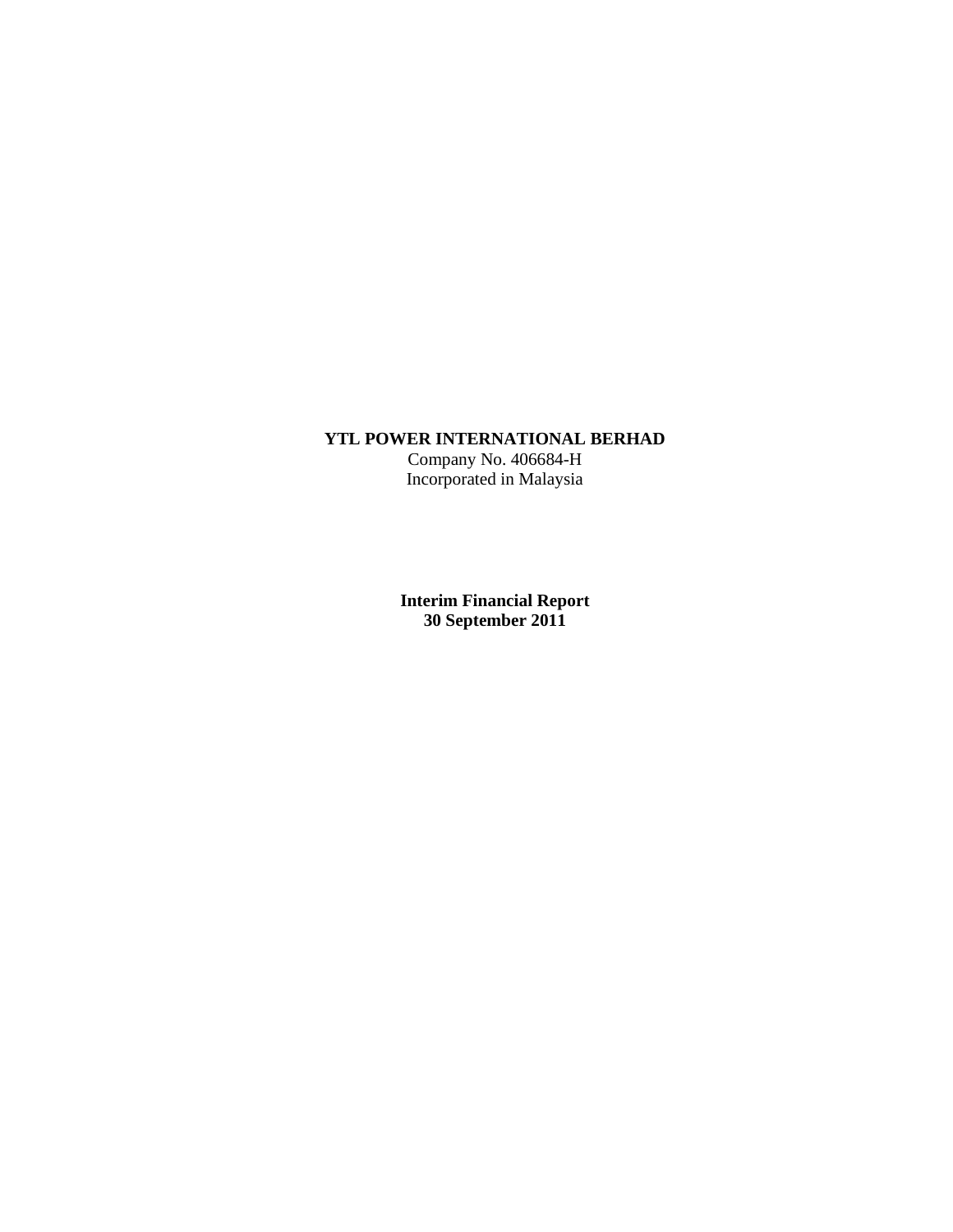## **YTL POWER INTERNATIONAL BERHAD**

Company No. 406684-H Incorporated in Malaysia

## **Interim Financial Report 30 September 2011**

# **Page No.**

| <b>Condensed Consolidated Income Statement</b>                  |          |
|-----------------------------------------------------------------|----------|
| <b>Condensed Consolidated Statement of Comprehensive Income</b> | 2        |
| <b>Condensed Consolidated Statement of Financial Position</b>   | $3 - 4$  |
| <b>Condensed Consolidated Statement of Changes in Equity</b>    | $5 - 6$  |
| <b>Condensed Consolidated Statement of Cash Flows</b>           | 7        |
| <b>Notes to the Interim Financial Report</b>                    | $8 - 19$ |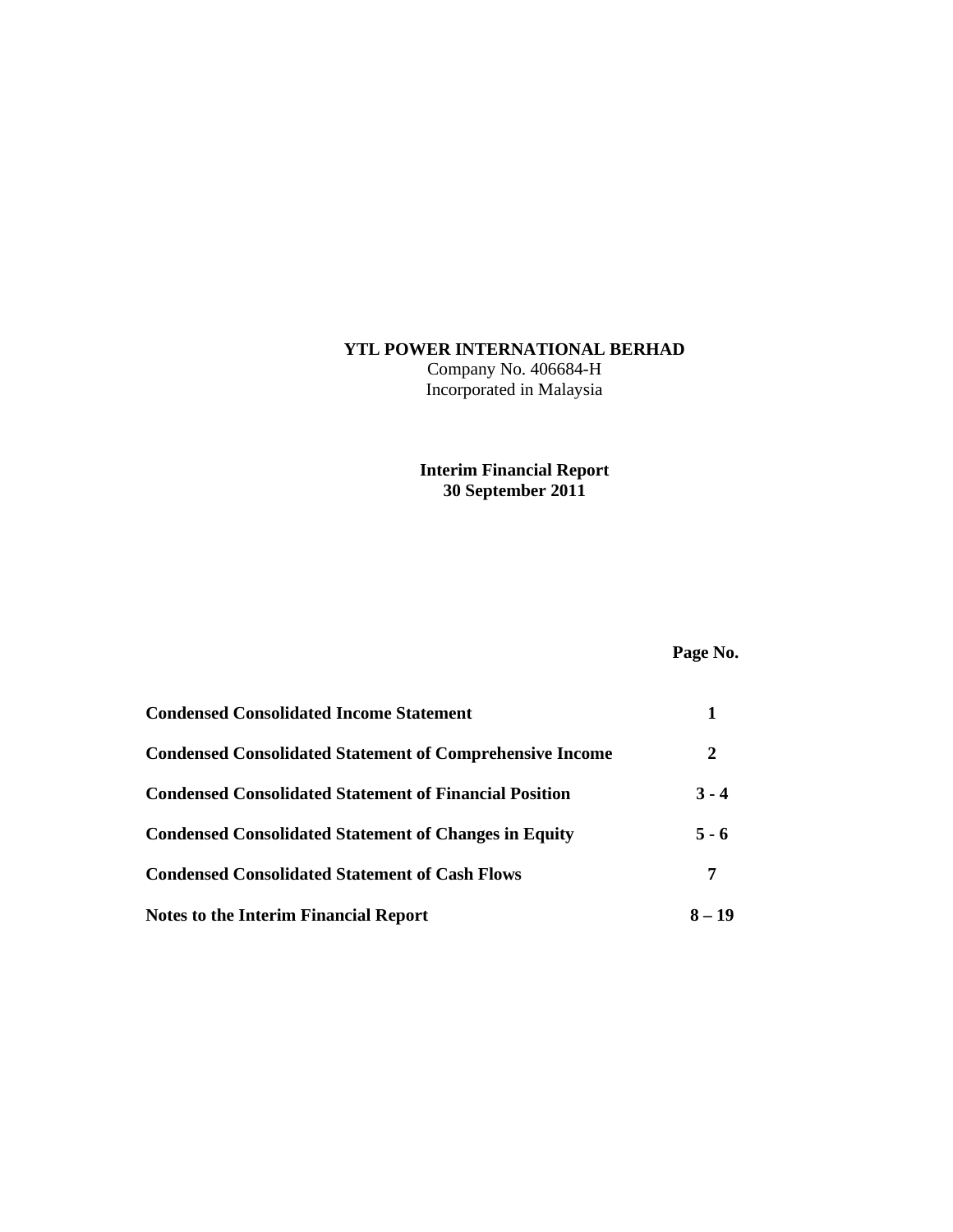## **YTL POWER INTERNATIONAL BERHAD (Company No. 406684-H)**

(Incorporated in Malaysia)

#### **INTERIM FINANCIAL REPORT**

Interim financial report on consolidated results for the financial period ended 30 September 2011.

The figures have not been audited.

## **CONDENSED CONSOLIDATED INCOME STATEMENT**

| <b>INDIVIDUAL QUARTER</b><br><b>PRECEDING</b> |                            |                                                                                                         | <b>CUMULATIVE QUARTER</b>                                                                                                                                                                                                |  |  |  |
|-----------------------------------------------|----------------------------|---------------------------------------------------------------------------------------------------------|--------------------------------------------------------------------------------------------------------------------------------------------------------------------------------------------------------------------------|--|--|--|
| <b>CURRENT</b><br><b>YEAR</b>                 | <b>YEAR</b>                |                                                                                                         |                                                                                                                                                                                                                          |  |  |  |
| 30.9.2011<br><b>RM'000</b>                    | 30.9.2010<br><b>RM'000</b> | 30.9.2011<br><b>RM'000</b>                                                                              | <b>3 MONTHS ENDED</b><br>30.9.2010<br><b>RM'000</b>                                                                                                                                                                      |  |  |  |
| 3,635,852                                     | 3,484,279                  | 3,635,852                                                                                               | 3,484,279                                                                                                                                                                                                                |  |  |  |
|                                               | (2,891,506)                |                                                                                                         | (2,891,506)                                                                                                                                                                                                              |  |  |  |
|                                               | 592,773                    |                                                                                                         | 597,773                                                                                                                                                                                                                  |  |  |  |
| OTHER OPERATING EXPENSES<br>(173,709)         |                            |                                                                                                         | (107, 502)                                                                                                                                                                                                               |  |  |  |
| 10,963                                        | 48,044                     | 10,963                                                                                                  | 48,044<br>------------                                                                                                                                                                                                   |  |  |  |
| 455,901                                       | 533,315                    | 455,901                                                                                                 | 533,315                                                                                                                                                                                                                  |  |  |  |
| (219,073)                                     | (200, 970)                 | (219,073)                                                                                               | (200,970)                                                                                                                                                                                                                |  |  |  |
| 60,973                                        | 49,566                     | 60,973                                                                                                  | 49,566<br>------------                                                                                                                                                                                                   |  |  |  |
| 297,801                                       | 381,911                    | 297,801                                                                                                 | 381,911                                                                                                                                                                                                                  |  |  |  |
|                                               |                            |                                                                                                         | (112, 151)                                                                                                                                                                                                               |  |  |  |
|                                               | 269,760                    |                                                                                                         | 269,760                                                                                                                                                                                                                  |  |  |  |
|                                               |                            |                                                                                                         |                                                                                                                                                                                                                          |  |  |  |
| (36,044)                                      | 272,908<br>(3,148)         | 246,199                                                                                                 | 272,908<br>(3,148)                                                                                                                                                                                                       |  |  |  |
| 210,155                                       | 269,760                    |                                                                                                         | 269,760                                                                                                                                                                                                                  |  |  |  |
| <b>EARNINGS PER 50 SEN SHARE</b>              |                            |                                                                                                         |                                                                                                                                                                                                                          |  |  |  |
| 3.41                                          | 3.79                       | 3.41                                                                                                    | 3.79                                                                                                                                                                                                                     |  |  |  |
| 3.19                                          | 3.50                       | 3.19                                                                                                    | ======<br>3.50                                                                                                                                                                                                           |  |  |  |
|                                               | <b>QUARTER</b><br>≡≡≡≡     | <b>QUARTER</b><br>(3,017,205)<br>618,647<br>------------<br>210,155<br>246,199<br>------------<br>===== | <b>CORRESPONDING</b><br>(3,017,205)<br>618,647<br>(107,502)<br>(173,709)<br>------------<br>------------<br>$(87,646)$ $(112,151)$ $(87,646)$<br>------------<br>210,155<br>(36, 044)<br>------------<br>210,155<br>==== |  |  |  |

The Condensed Consolidated Income Statement should be read in conjunction with the audited annual financial statements for the year ended 30 June 2011 and the accompanying explanatory notes attached to the interim financial statements.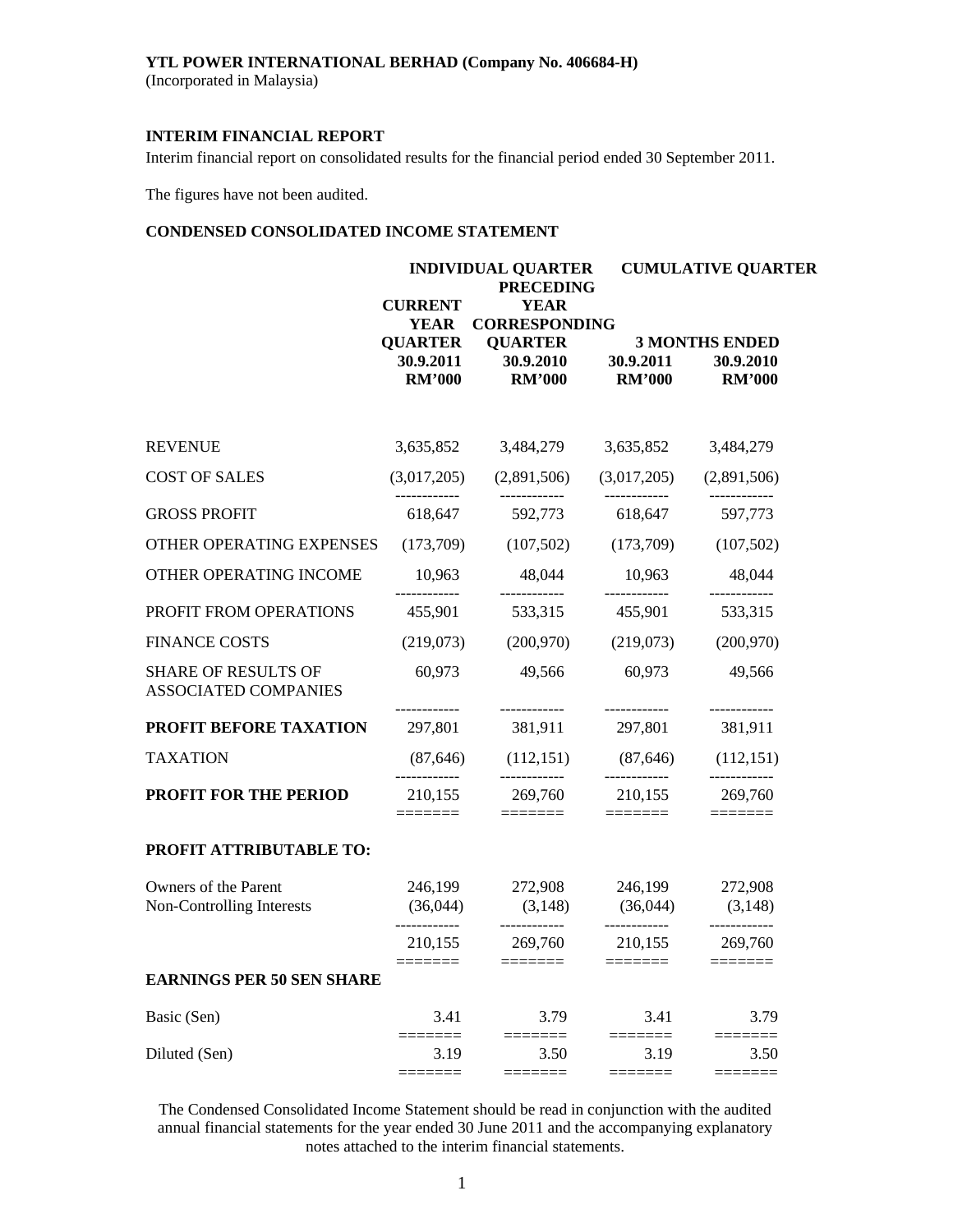## **CONDENSED CONSOLIDATED STATEMENT OF COMPREHENSIVE INCOME**

|                                                            | INDIVIDUAL QUARTER CUMULATIVE QUARTER<br><b>PRECEDING</b> |                                                            |                         |                                                    |  |
|------------------------------------------------------------|-----------------------------------------------------------|------------------------------------------------------------|-------------------------|----------------------------------------------------|--|
|                                                            | <b>CURRENT</b><br><b>YEAR</b>                             | <b>YEAR</b><br><b>CORRESPONDING</b>                        |                         |                                                    |  |
|                                                            | <b>QUARTER</b><br>30.09.2011                              | <b>QUARTER</b><br>30.09.2010                               | 30.09.2011              | <b>3 MONTHS ENDED</b><br>30.09.2010                |  |
|                                                            | <b>RM'000</b>                                             | <b>RM'000</b>                                              | <b>RM'000</b>           | <b>RM'000</b>                                      |  |
| <b>PROFIT FOR THE PERIOD</b>                               | 210,155                                                   | 269,760                                                    | 210,155                 | 269,760                                            |  |
| <b>OTHER COMPREHENSIVE</b>                                 |                                                           |                                                            |                         |                                                    |  |
| INCOME/(LOSS):                                             |                                                           |                                                            |                         |                                                    |  |
| <b>AVAILABLE-FOR-SALE</b><br><b>RESERVE</b>                | (18,937)                                                  | 16,644                                                     | (18,937)                | 16,644                                             |  |
| <b>HEDGING RESERVE</b>                                     | 8,084                                                     | 13,703                                                     | 8,084                   | 13,703                                             |  |
| <b>CURRENCY TRANSLATION</b><br><b>DIFFERENCES</b>          | 58,563                                                    | 151,039                                                    | 58,563                  | 151,039                                            |  |
| <b>OTHER COMPREHENSIVE</b>                                 |                                                           |                                                            |                         |                                                    |  |
| <b>INCOME FOR THE PERIOD,</b><br><b>NET OF TAX</b>         |                                                           | 47,710 181,386 47,710 181,386<br>____________              |                         |                                                    |  |
| <b>TOTAL COMPREHENSIVE</b><br><b>INCOME FOR THE PERIOD</b> |                                                           | 257,865 451,146 257,865 451,146<br>$=$ $=$ $=$ $=$ $=$ $=$ | $=$ $=$ $=$ $=$ $=$ $=$ | $\equiv \equiv \equiv \equiv \equiv \equiv \equiv$ |  |
| <b>TOTAL COMPREHENSIVE INCOME</b>                          |                                                           |                                                            |                         |                                                    |  |
| <b>ATTRIBUTABLE TO:</b>                                    |                                                           |                                                            |                         |                                                    |  |
| Owners of the Parent                                       |                                                           | 293,980 454,293                                            |                         | 293,980 454,293                                    |  |
| Non-Controlling Interests                                  |                                                           | $(36,115)$ $(3,147)$ $(36,115)$ $(3,147)$                  |                         |                                                    |  |

The Condensed Consolidated Statement of Comprehensive Income should be read in conjunction with the audited annual financial statements for the year ended 30 June 2011 and the accompanying explanatory notes attached to the interim financial statements.

 257,865 451,146 257,865 451,146 ======= ======= ======= =======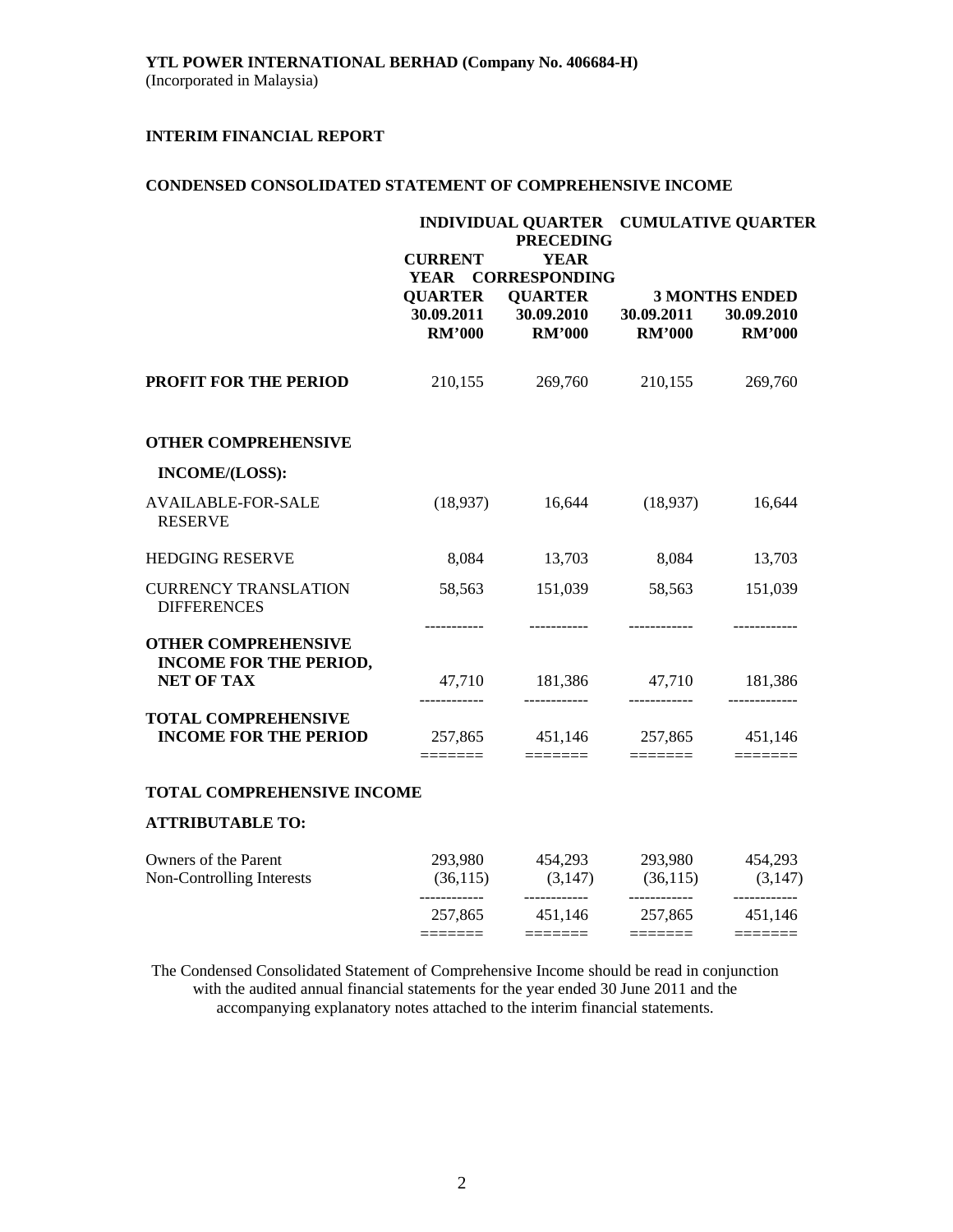## **CONDENSED CONSOLIDATED STATEMENT OF FINANCIAL POSITION**

|                                                    | <b>UNAUDITED</b><br>As at<br>30.09.2011<br><b>RM'000</b> | <b>AUDITED</b><br>As at<br>30.06.2011<br><b>RM'000</b> |
|----------------------------------------------------|----------------------------------------------------------|--------------------------------------------------------|
| <b>ASSETS</b>                                      |                                                          |                                                        |
| <b>Non-Current Assets</b>                          |                                                          |                                                        |
| Property, Plant and Equipment                      | 16,918,775                                               | 16,662,340                                             |
| <b>Intangible Assets</b>                           | 6,474,576                                                | 6,484,398                                              |
| <b>Associated Companies</b>                        | 1,124,106                                                | 1,138,020                                              |
| Investments                                        | 695,691                                                  | 745,976                                                |
| Receivables, deposits and prepayments              | 38,000                                                   | 42,228                                                 |
| <b>Derivative Financial Instruments</b>            | --------------                                           | 2,611<br>--------------                                |
|                                                    | 25, 251, 148                                             | 25,075,573                                             |
| <b>Current Assets</b>                              | --------------                                           | ______________                                         |
| Inventories                                        | 537,472                                                  | 532,380                                                |
| Receivables, Deposits and Prepayments              | 2,040,740                                                | 2,363,178                                              |
| <b>Derivative Financial Instruments</b>            | 136,966                                                  | 95,904                                                 |
| Deposits, Cash and Bank Balances                   | 8,154,831                                                | 7,178,749                                              |
|                                                    | --------------<br>10,870,009                             | --------------<br>10,170,211                           |
| <b>TOTAL ASSETS</b>                                | --------------<br>36, 121, 157                           | ------------<br>35, 245, 784                           |
| <b>EQUITY AND LIABILITIES</b>                      | ========                                                 |                                                        |
| Share Capital                                      | 3,641,588                                                | 3,639,497                                              |
| Reserves                                           | 5,397,597                                                | 4,993,754                                              |
| Treasury Shares, at cost                           | (119, 972)                                               | (119, 972)                                             |
| <b>Equity attributable to Owners of the Parent</b> | 8,919,213                                                | --------------<br>8,513,279                            |
| <b>Non-Controlling Interests</b>                   | 165,284                                                  | (121,980)                                              |
| <b>TOTAL EQUITY</b>                                | 9,084,497                                                | -------------<br>8,391,299                             |
|                                                    | --------------                                           | --------------                                         |

The Condensed Consolidated Statement of Financial Position should be read in conjunction with the audited annual financial statements for the year ended 30 June 2011 and the accompanying explanatory notes attached to the financial statements.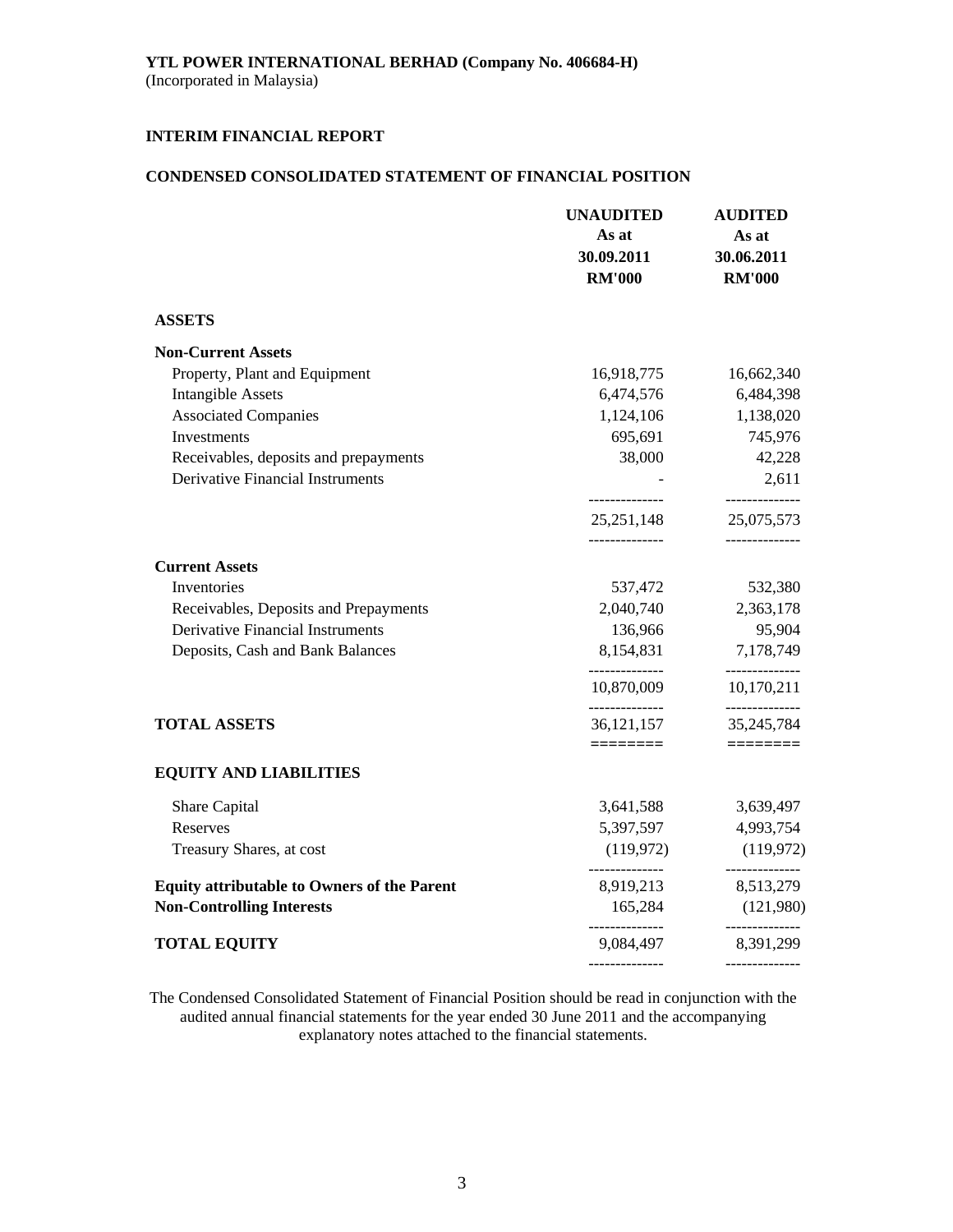## **CONDENSED CONSOLIDATED STATEMENT OF FINANCIAL POSITION – Continued**

|                                         | <b>UNAUDITED</b><br>As at<br>30.09.2011<br><b>RM'000</b> | <b>AUDITED</b><br>As at<br>30.06.2011<br><b>RM'000</b> |
|-----------------------------------------|----------------------------------------------------------|--------------------------------------------------------|
| <b>LIABILITIES</b>                      |                                                          |                                                        |
| <b>Non-Current Liabilities</b>          |                                                          |                                                        |
| <b>Deferred Taxation</b>                | 2,548,124                                                | 2,538,545                                              |
| <b>Bonds</b>                            | 5,836,814                                                | 7,816,189                                              |
| <b>Borrowings</b>                       | 9,279,350                                                | 6,799,405                                              |
| Deferred Income                         | 257,475                                                  | 256,834                                                |
| Provision For Liabilities and Charges   | 139,207                                                  | 132,770                                                |
| <b>Derivative Financial Instruments</b> |                                                          | 19,989                                                 |
| Payables                                | 4,950                                                    | 25,877                                                 |
|                                         | ______________<br>18,065,920                             | -------------<br>17,589,609                            |
| <b>Current Liabilities</b>              |                                                          |                                                        |
| Payables and Accrued Expenses           | 2,172,564                                                | 2,428,083                                              |
| Provision for Liabilities and Charges   | 21,177                                                   | 21,031                                                 |
| Derivative Financial Instruments        | 129,475                                                  | 94,152                                                 |
| Taxation                                | 283,398                                                  | 239,337                                                |
| <b>Borrowings</b>                       | 6,364,126                                                | 6,482,273                                              |
|                                         | ______________<br>8,970,740                              | -----------<br>9,264,876                               |
| <b>TOTAL LIABILITIES</b>                | 27,036,660                                               | 26,854,485                                             |
| <b>TOTAL EQUITY AND LIABILITIES</b>     | --------------<br>36, 121, 157                           | --------------<br>35, 245, 784                         |
|                                         | ========                                                 |                                                        |
| Net Assets Per 50 Sen Share (RM)        | 1.23                                                     | 1.18                                                   |
|                                         | $==$                                                     | ===                                                    |

The Condensed Consolidated Statement of Financial Position should be read in conjunction with the audited annual financial statements for the year ended 30 June 2011 and the accompanying explanatory notes attached to the financial statements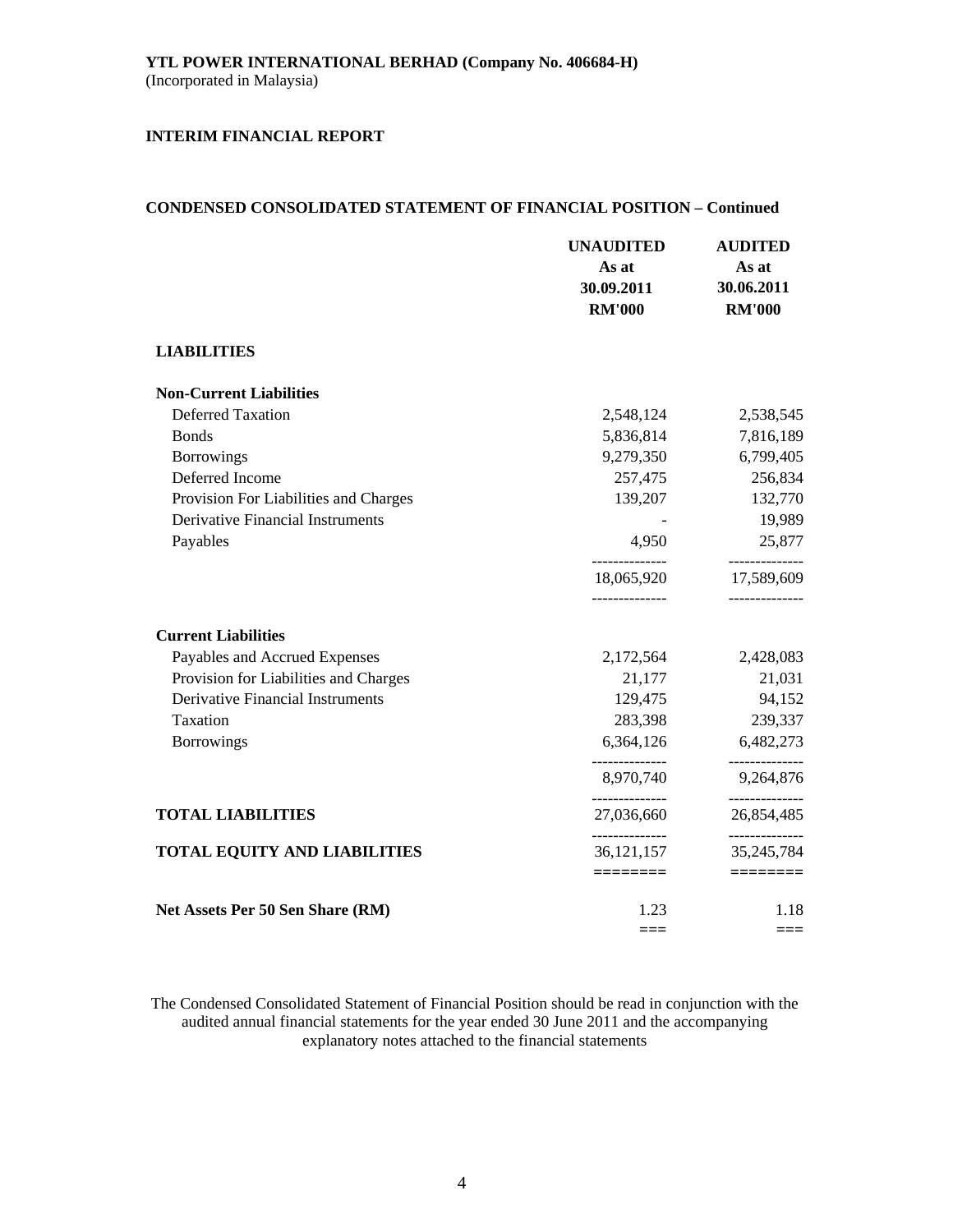# **YTL POWER INTERNATIONAL BERHAD (Company No. 406684-H)**

(Incorporated in Malaysia)

## **INTERIM FINANCIAL REPORT**

#### **CONDENSED CONSOLIDATED STATEMENT OF CHANGES IN EQUITY FOR THE FINANCIAL PERIOD ENDED 30 SEPTEMBER 2011**

|                                                  | Share<br>Capital<br><b>RM'000</b> | <b>Share</b><br>Premium<br><b>RM'000</b>       | <b>Merger</b><br>& Other<br><b>Reserves</b><br><b>RM'000</b> | <b>Treasury</b><br><b>Shares</b><br><b>RM'000</b> | <b>Retained</b><br><b>Earnings</b><br><b>RM'000</b> | Total<br><b>RM'000</b>      | Non-<br>Controlling<br><b>Interests</b><br><b>RM'000</b> | <b>Total</b><br><b>Equity</b><br><b>RM'000</b> |
|--------------------------------------------------|-----------------------------------|------------------------------------------------|--------------------------------------------------------------|---------------------------------------------------|-----------------------------------------------------|-----------------------------|----------------------------------------------------------|------------------------------------------------|
| At 1 July 2011                                   | 3,639,497                         | 2,976,340                                      | (3,083,561)                                                  | (119,972)                                         | 5,100,975                                           | 8,513,279                   | (121,980)                                                | 8,391,299                                      |
| Profit/(Loss) for the period                     | ٠                                 |                                                |                                                              | $\overline{\phantom{a}}$                          | 246,199                                             | 246,199                     | (36,044)                                                 | 210,155                                        |
| Other comprehensive income                       |                                   |                                                | 47,781                                                       | ٠                                                 |                                                     | 47,781                      | (71)                                                     | 47,710                                         |
| Total comprehensive income/(loss) for the period | --------------                    |                                                | 47,781                                                       | ٠                                                 | 246,199                                             | 293,980                     | (36, 115)                                                | 257,865                                        |
| Changes in ownership interest in a subsidiary    |                                   | ٠                                              | (18, 458)                                                    | $\overline{\phantom{a}}$                          | 123,421                                             | 104,963                     | 323,379                                                  | 428,342                                        |
| Shares repurchased                               |                                   |                                                |                                                              |                                                   |                                                     |                             |                                                          |                                                |
| Issue of share capital                           | 2,091                             | 4,518                                          | -                                                            |                                                   | $\overline{\phantom{a}}$                            | 6,609                       | $\overline{\phantom{a}}$                                 | 6,609                                          |
| Provision for share options                      | ٠                                 | $\overline{\phantom{a}}$                       | 387                                                          | ٠                                                 | $\overline{\phantom{a}}$                            | 387                         | $\overline{\phantom{a}}$                                 | 387                                            |
| Warrant reserve                                  |                                   |                                                | (5)                                                          | $\overline{\phantom{a}}$                          |                                                     | (5)                         |                                                          | (5)                                            |
| At 30 September 2011                             | <br>3,641,588<br>________         | ------------<br>2,980,858<br>______<br>_______ | -------------<br>(3,053,856)<br>_______<br>________          | <br>(119,972)                                     | <br>5,470,595                                       | --------------<br>8,919,213 | .<br>165,284                                             | ---------------<br>9,084,497<br>____________   |

 **|---------------------- Attributable to Owners of the Parent -------------------|** 

The Condensed Consolidated Statement of Changes in Equity should be read in conjunction with the audited annual financial statements for the year ended 30 June 2011 and the accompanying explanatory notes attached to the interim financial statements.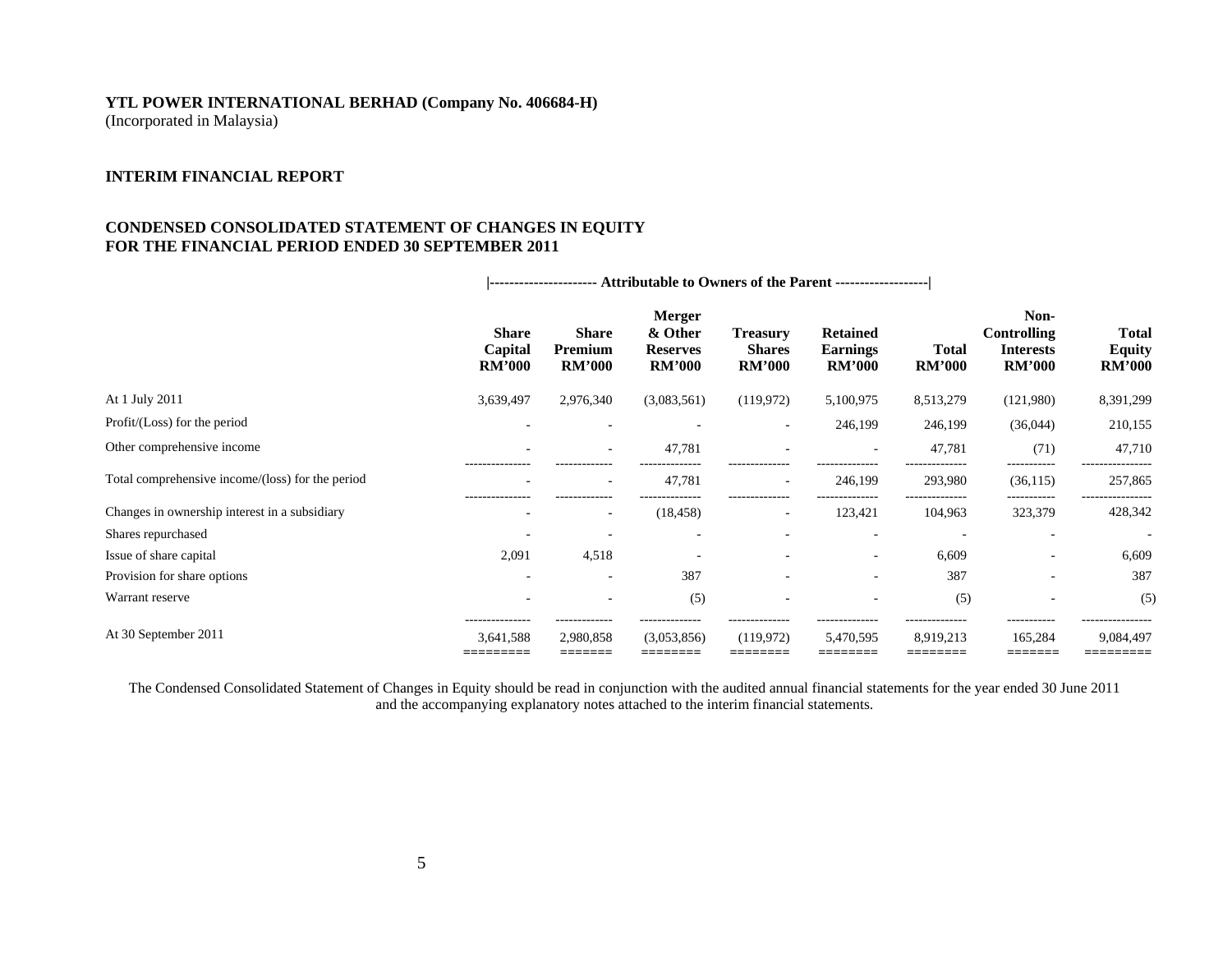# **YTL POWER INTERNATIONAL BERHAD (Company No. 406684-H)**

(Incorporated in Malaysia)

#### **INTERIM FINANCIAL REPORT**

#### **CONDENSED CONSOLIDATED STATEMENT OF CHANGES IN EQUITY FOR THE FINANCIAL PERIOD ENDED 30 SEPTEMBER 2010**

|                                                  | ---------------------- Attributable to Owners of the Parent ------------------- |                                          |                                                              |                                                   |                                                     |                                         |                                                                 |                                                |
|--------------------------------------------------|---------------------------------------------------------------------------------|------------------------------------------|--------------------------------------------------------------|---------------------------------------------------|-----------------------------------------------------|-----------------------------------------|-----------------------------------------------------------------|------------------------------------------------|
|                                                  | <b>Share</b><br>Capital<br><b>RM'000</b>                                        | <b>Share</b><br>Premium<br><b>RM'000</b> | <b>Merger</b><br>& Other<br><b>Reserves</b><br><b>RM'000</b> | <b>Treasury</b><br><b>Shares</b><br><b>RM'000</b> | <b>Retained</b><br><b>Earnings</b><br><b>RM'000</b> | <b>Total</b><br><b>RM'000</b>           | Non-<br><b>Controlling</b><br><b>Interests</b><br><b>RM'000</b> | <b>Total</b><br><b>Equity</b><br><b>RM'000</b> |
| At 1 July 2010                                   |                                                                                 |                                          |                                                              |                                                   |                                                     |                                         |                                                                 |                                                |
| As previously reported                           | 3,623,273                                                                       | 2,942,668                                | (3,694,109)                                                  | (119, 967)                                        | 4,458,201                                           | 7,210,066                               |                                                                 | 7,210,066                                      |
| Adoption of new accounting policy *              |                                                                                 |                                          | (36,711)                                                     |                                                   | (44, 922)                                           | (81, 633)                               |                                                                 | (81, 633)                                      |
| At 1 July 2010, as restated                      | 3,623,273                                                                       | 2,942,668                                | (3,730,820)                                                  | (119,967)                                         | 4,413,279                                           | 7,128,433                               |                                                                 | 7,128,433                                      |
| Profit/(Loss) for the period                     |                                                                                 |                                          |                                                              | $\overline{\phantom{a}}$                          | 272,908                                             | 272,908                                 | (3,148)                                                         | 269,760                                        |
| Other comprehensive income                       |                                                                                 |                                          | 181,385                                                      |                                                   |                                                     | 181,385                                 |                                                                 | 181,386                                        |
| Total comprehensive income/(loss) for the period |                                                                                 | ۰<br>                                    | 181,385<br>                                                  | $\overline{\phantom{a}}$<br>--------------        | 272,908                                             | 454,293                                 | (3,147)<br>.                                                    | 451,146                                        |
| Shares repurchased                               |                                                                                 |                                          | ٠                                                            | (2)                                               | $\overline{\phantom{a}}$                            | (2)                                     | $\overline{\phantom{a}}$                                        | (2)                                            |
| Issue of share capital                           | 2,787                                                                           | 4,370                                    |                                                              | $\overline{\phantom{a}}$                          | ٠                                                   | 7,157                                   |                                                                 | 7,157                                          |
| Provision for share options                      |                                                                                 |                                          | 1,463                                                        |                                                   | ٠                                                   | 1,463                                   |                                                                 | 1,463                                          |
| Warrant reserve                                  |                                                                                 | 426                                      | (426)                                                        |                                                   |                                                     |                                         |                                                                 |                                                |
| At 30 September 2010                             | ---------------<br>3,626,060<br>=========                                       | 2,947,464<br>=======                     | (3,548,398)<br>========                                      | --------------<br>(119,969)<br>========           | <br>4,686,187<br>========                           | --------------<br>7,591,344<br>======== | -----------<br>(3,147)<br>=======                               | 7,588,197<br>=========                         |

\* These amounts have been restated to align with the audited figures for the year ended 30 June 2011.

The Condensed Consolidated Statement of Changes in Equity should be read in conjunction with the audited annual financial statements for the year ended 30 June 2011 and the accompanying explanatory notes attached to the interim financial statements.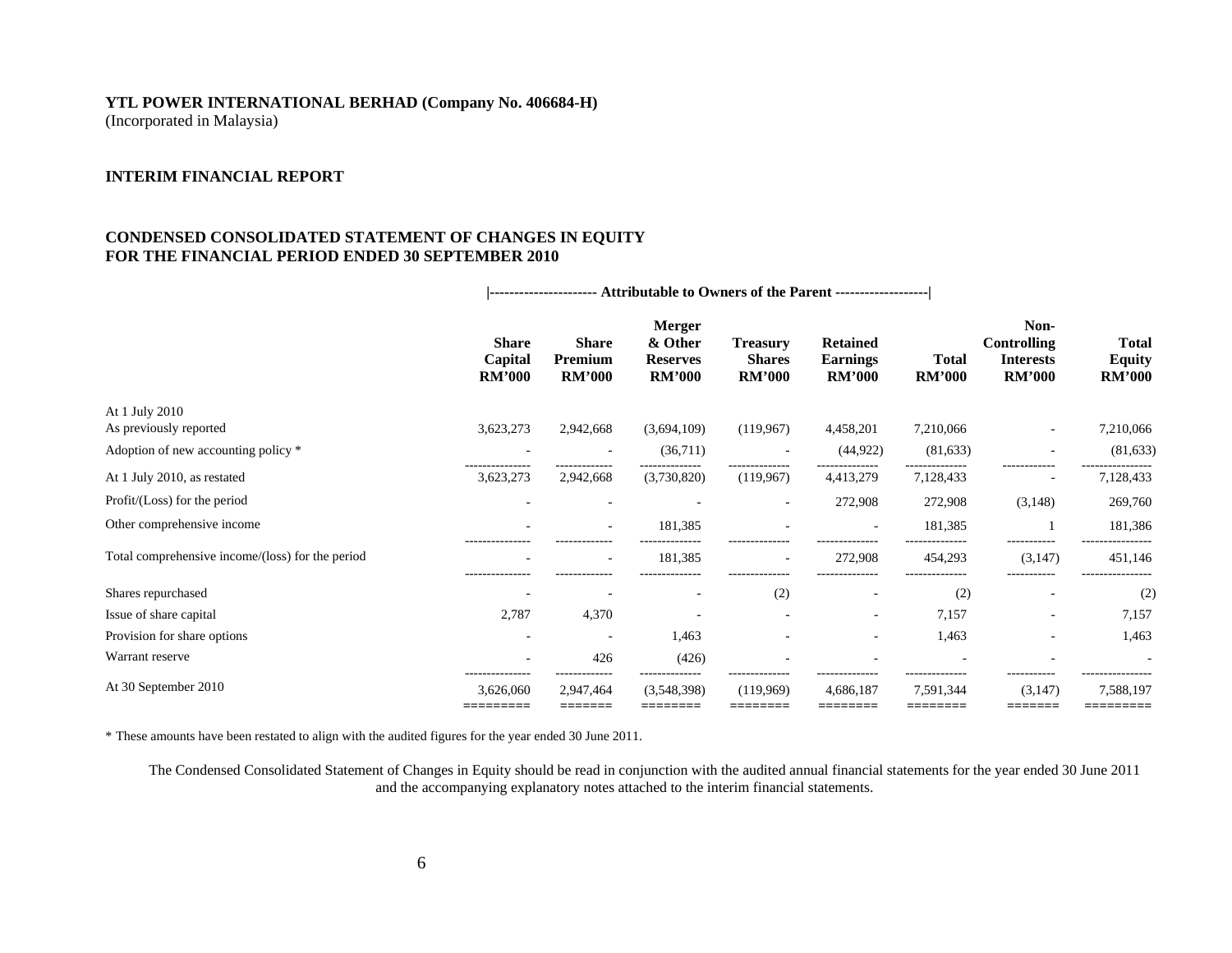#### **CONDENSED CONSOLIDATED STATEMENT OF CASH FLOWS FOR THE FINANCIAL PERIOD ENDED 30 SEPTEMBER 2011**

|                                                                                                  | <b>CURRENT</b><br>YEAR-TO-DATE<br>30.09.2011 | <b>PRECEDING</b><br><b>YEAR</b><br><b>CORRESPONDING</b><br><b>PERIOD</b><br>30.09.2010 |
|--------------------------------------------------------------------------------------------------|----------------------------------------------|----------------------------------------------------------------------------------------|
|                                                                                                  | <b>RM'000</b>                                | <b>RM'000</b>                                                                          |
| Net cash generated from operating activities                                                     | 851,508                                      | 638,024                                                                                |
| Net cash used in investing activities                                                            | (301, 553)                                   | (508, 232)                                                                             |
| Net cash generated from financing activities                                                     | 426,223                                      | 374,859                                                                                |
| Net changes in cash and cash equivalents<br>Cash and cash equivalents at beginning of the period | 976,178<br>7,131,314                         | 504,651<br>7,326,721                                                                   |
| Cash and cash equivalents at end of the period [Note a]                                          | 8,107,492                                    | 7,831,372                                                                              |

## *[Note a]*

Cash and cash equivalents at the end of the period comprise:

|                                                                          | <b>RM'000</b> | <b>RM'000</b> |
|--------------------------------------------------------------------------|---------------|---------------|
| Fixed deposits                                                           | 7,780,169     | 7,503,681     |
| Cash and bank balances                                                   | 374,662       | 342,820       |
| Bank overdrafts<br>(included within short term borrowings in [Note B10]) | (47, 339)     | (15, 129)     |
|                                                                          | 8,107,492     | 7,831,372     |
|                                                                          |               |               |

The Condensed Consolidated Statement of Cash Flows should be read in conjunction with the audited annual financial statements for the year ended 30 June 2011 and the accompanying explanatory notes attached to the interim financial statements.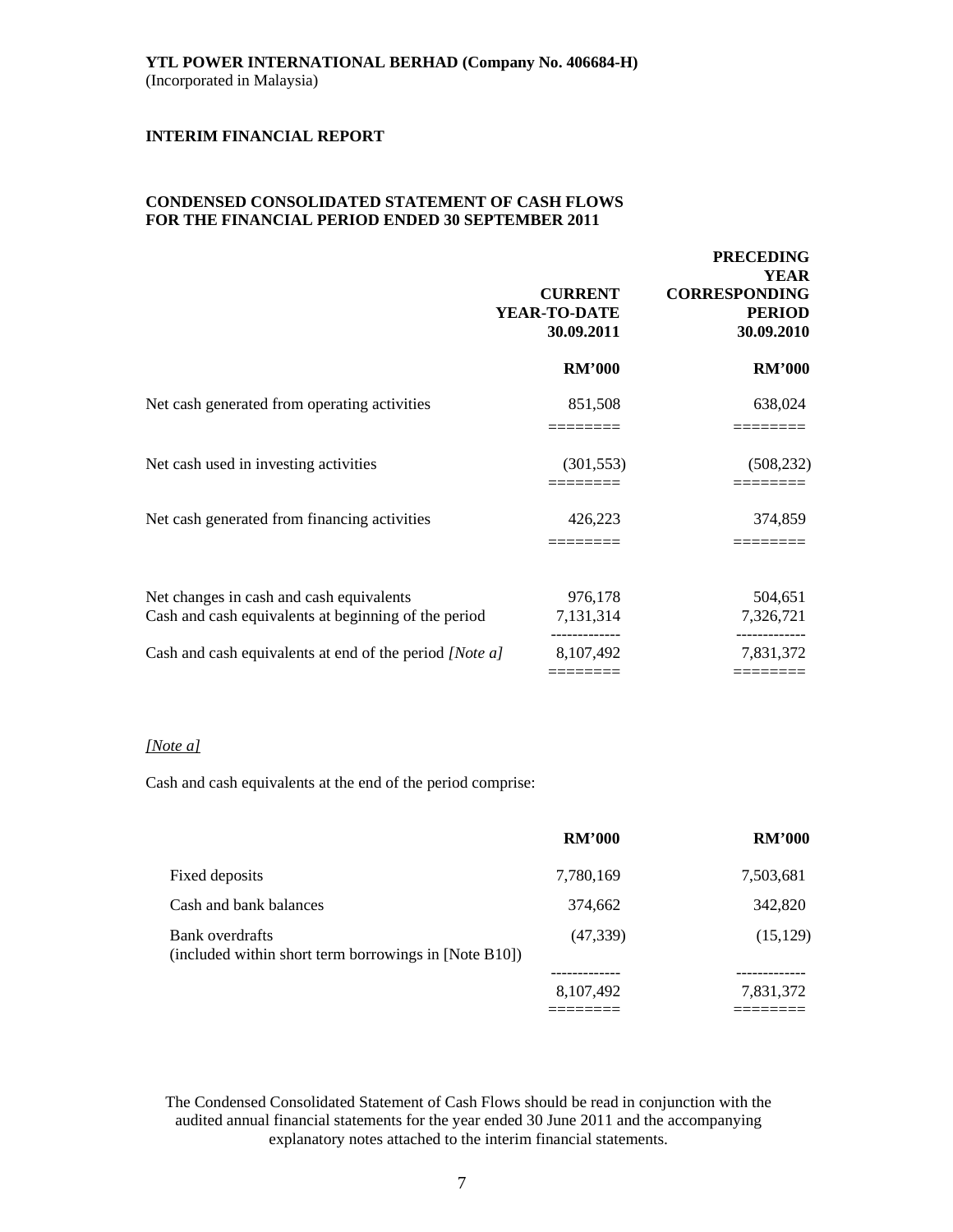## **INTERIM FINANCIAL REPORT**

## **PART A – EXPLANATORY NOTES PURSUANT TO FRS 134**

The interim financial report should be read in conjunction with the audited annual financial statements of the Group for the year ended 30 June 2011.

## **A1. Accounting Policies and Methods of Computation**

The interim financial report is unaudited and has been prepared in accordance with Financial Reporting Standard ('FRS') 134: "Interim Financial Reporting" and Chapter 9, part K paragraph 9.22 of the Main Market Listing Requirements of the Bursa Malaysia Securities Berhad ('Bursa Securities').

The explanatory notes contained herein provide an explanation of the events and transactions that are significant to the understanding of the changes in the financial position and performance of the Group since the financial year ended 30 June 2011.

The accounting policies and methods of computation adopted by the Group in the interim financial statements are consistent with those adopted in the latest audited annual financial statements.

The adoption of amendments to FRSs and Interpretation Committee ('IC') interpretations which were effective for financial period beginning on or after 1 July 2011 do not have significant financial impact on the Group.

## **A2. Seasonality or Cyclicality of Operations**

The business operations of the Group are not materially affected by any seasonal or cyclical factor.

#### **A3. Exceptional or Unusual Items**

 During the current financial quarter, there was no item of an exceptional or unusual nature that affects the assets, liabilities, equity, net income or cash flows of the Group.

## **A4. Changes in Estimates of Amounts Reported**

 There was no significant change to estimate of amount reported in prior interim periods or prior financial years.

#### **A5. Changes in Debt and Equity Securities**

 The numbers of ordinary shares of RM0.50 each issued during the current financial quarter and financial year to date pursuant to the exercise of Warrants 2008/2018 were 46,835 at a weighted average exercise price of RM1.21 per share.

 During the current financial quarter and financial year to date, 4,134,750 ordinary shares of RM0.50 each was issued pursuant to the exercise of employees' share options granted under the Company's Employees Share Option Scheme at a weighted average exercise price of RM1.58 per share.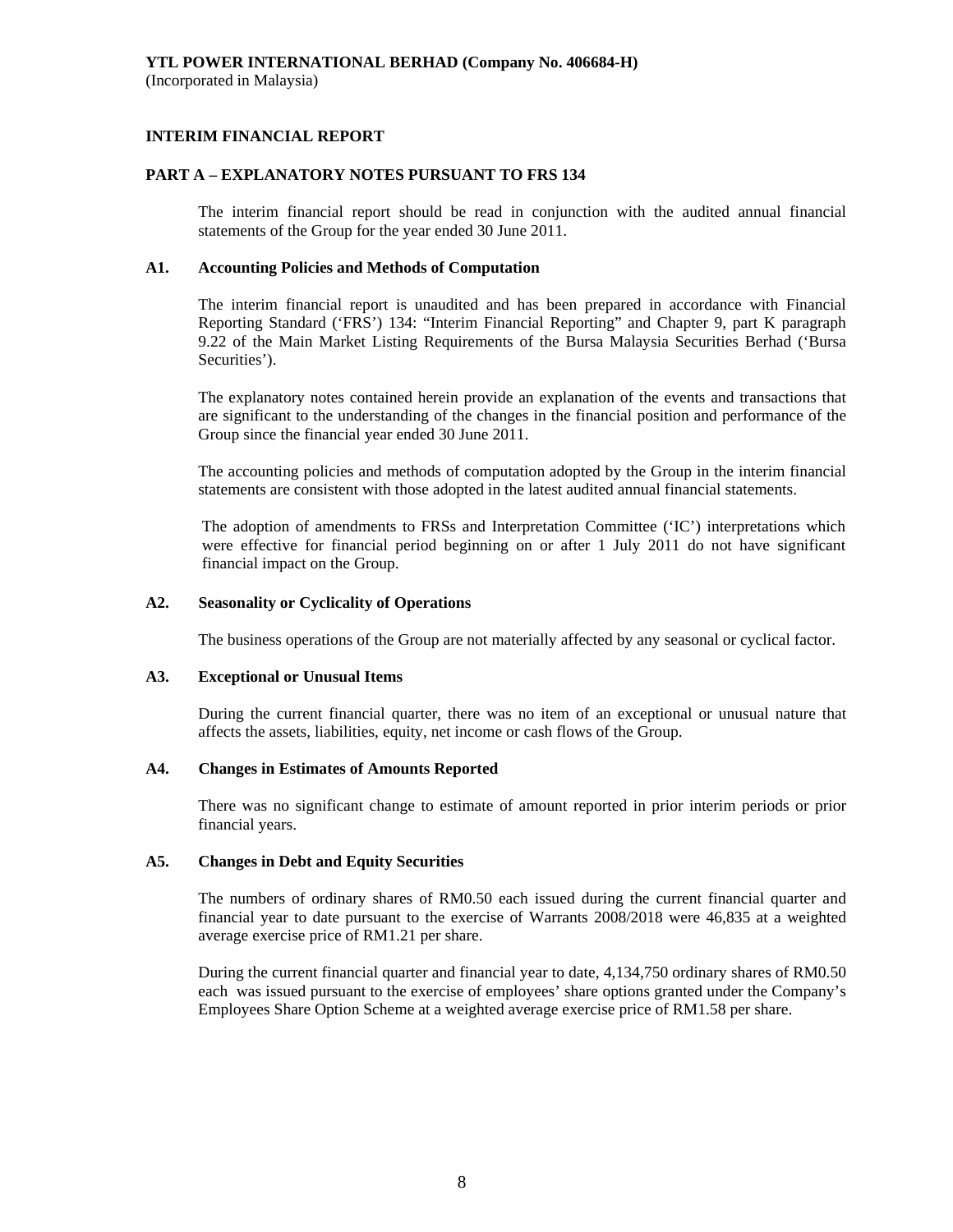## **INTERIM FINANCIAL REPORT**

#### **Notes – continued**

 A total of 100 ordinary shares of RM0.50 each were repurchased from the open market for a total consideration of RM230 for the current financial quarter and financial year to date. The share buy back transactions were financed by internally generated funds. The shares purchased are being held as treasury shares. As at 30 September 2011, the number of treasury shares held were 56,724,845 ordinary shares of RM0.50 each.

 On 25 August 2011, the Company issued RM2.2 billion in medium term notes ("MTNs") pursuant to an MTN programme with a nominal value of up to RM5.0 billion, the proceeds of which were utilised on the same date to undertake an early redemption and cancellation of the Company's outstanding RM2.2 billion 3.0% Redeemable Non-Guaranteed Bonds due 2013

A MTN of RM370 million was fully settled during the current financial quarter.

The outstanding debts are as disclosed in Note B10.

#### **A6. Dividends Paid**

 A third interim tax exempt dividend of 3.75% or 1.875 sen per ordinary share of 50 sen each amounting to RM135,417,595 in respect of the financial year ended 30 June 2011 was paid on 15 July 2011.

## **A7. Segment Information**

The Group has five reportable segments as described below:

- a) Power generation (Contracted)
- b) Multi utilities business (Merchant)
- c) Water and sewerage
- d) Mobile broadband network
- e) Investment holding and other businesses

 Management monitors the operating results of business segments separately for the purpose of making decisions about resources to be allocated and of assessing performance.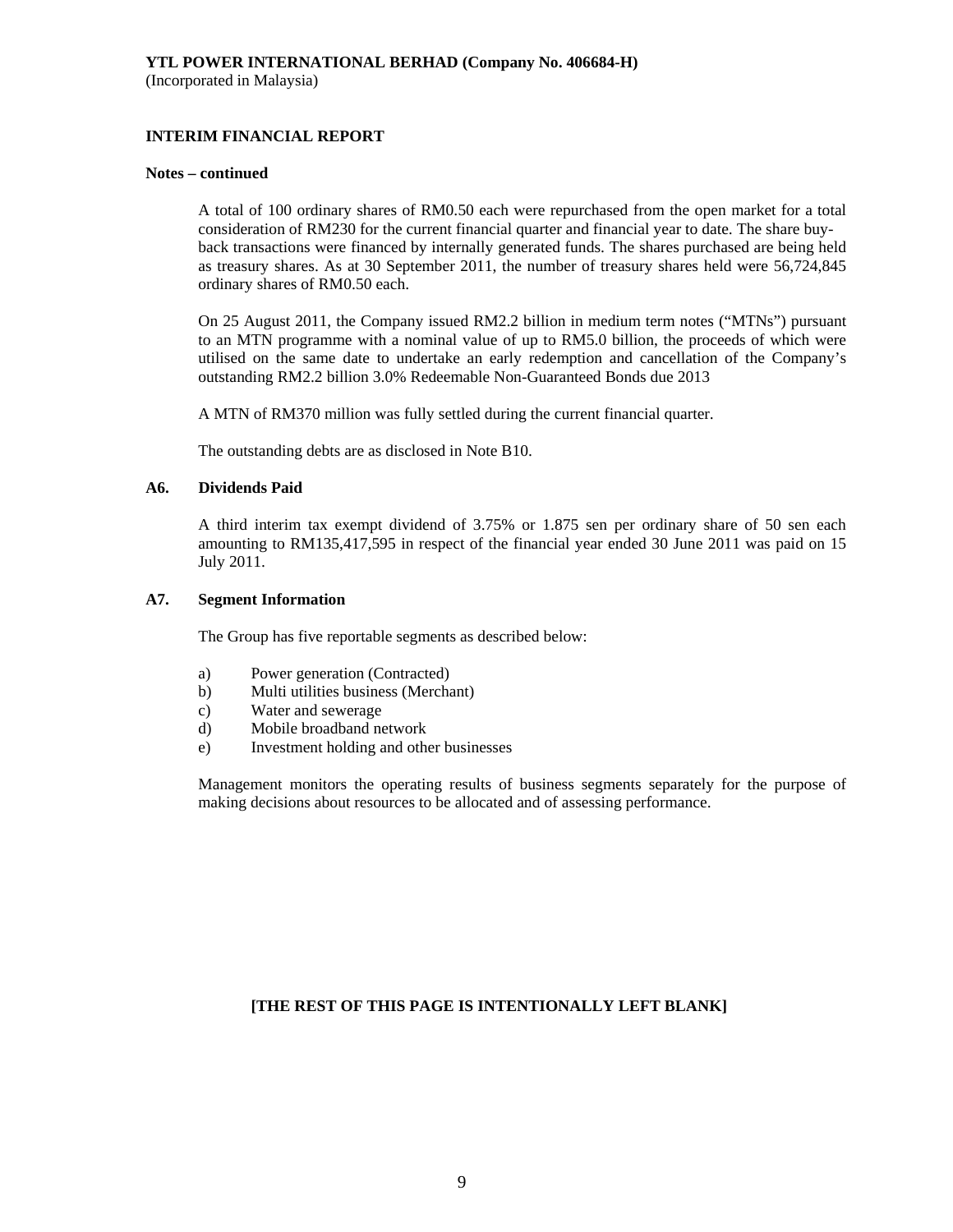## **INTERIM FINANCIAL REPORT**

## **Notes – continued**

Segment information for the financial period ended 30 September 2011:

|                                       | <b>Power</b><br>generation<br>(Contracted)<br><b>RM'000</b> | Multi<br>utilities<br><b>business</b><br>(Merchant)<br><b>RM'000</b> | Water &<br>sewerage<br><b>RM'000</b> | Mobile<br><b>broadband</b><br>network<br><b>RM'000</b> | <b>Investment</b><br>holding &<br>other<br><b>businesses</b><br><b>RM'000</b> | Group<br><b>RM'000</b> |
|---------------------------------------|-------------------------------------------------------------|----------------------------------------------------------------------|--------------------------------------|--------------------------------------------------------|-------------------------------------------------------------------------------|------------------------|
| <b>External Revenue</b>               | 275,022                                                     | 2.749.491                                                            | 573,967                              | 12.916                                                 | 24.456                                                                        | 3,635,852              |
| Inter-segment<br><b>Revenue</b>       | ۰                                                           | $\overline{\phantom{0}}$                                             |                                      | 131                                                    | 817.441                                                                       | 817,572                |
| Segment profit /<br>(loss) before tax | 86.103                                                      | 215,057                                                              | 177,248                              | (94.944)                                               | (85, 663)                                                                     | 297,801                |

Segment information for the financial period ended 30 September 2010:

|                                      | <b>Power</b><br>generation<br>(Contracted)<br><b>RM'000</b> | Multi<br>utilities<br><b>business</b><br>(Merchant)<br><b>RM'000</b> | Water &<br>sewerage<br><b>RM'000</b> | Mobile<br><b>broadband</b><br>network<br><b>RM'000</b> | Investment<br>holding $\&$<br>other<br><b>businesses</b><br><b>RM'000</b> | Group<br><b>RM'000</b> |
|--------------------------------------|-------------------------------------------------------------|----------------------------------------------------------------------|--------------------------------------|--------------------------------------------------------|---------------------------------------------------------------------------|------------------------|
| <b>External Revenue</b>              | 276,378                                                     | 2,624,047                                                            | 557,947                              |                                                        | 25,907                                                                    | 3,484,279              |
| Inter-segment<br><b>Revenue</b>      |                                                             |                                                                      |                                      | -                                                      | 183.933                                                                   | 183,933                |
| Segment profit/<br>(loss) before tax | 72,582                                                      | 186.191                                                              | 145,425                              | (7, 851)                                               | (14, 436)                                                                 | 381,911                |

#### **A8. Events After the Interim Period**

There was no item, transaction or event of a material or unusual nature during the period from the end of the quarter under review to the date of this report.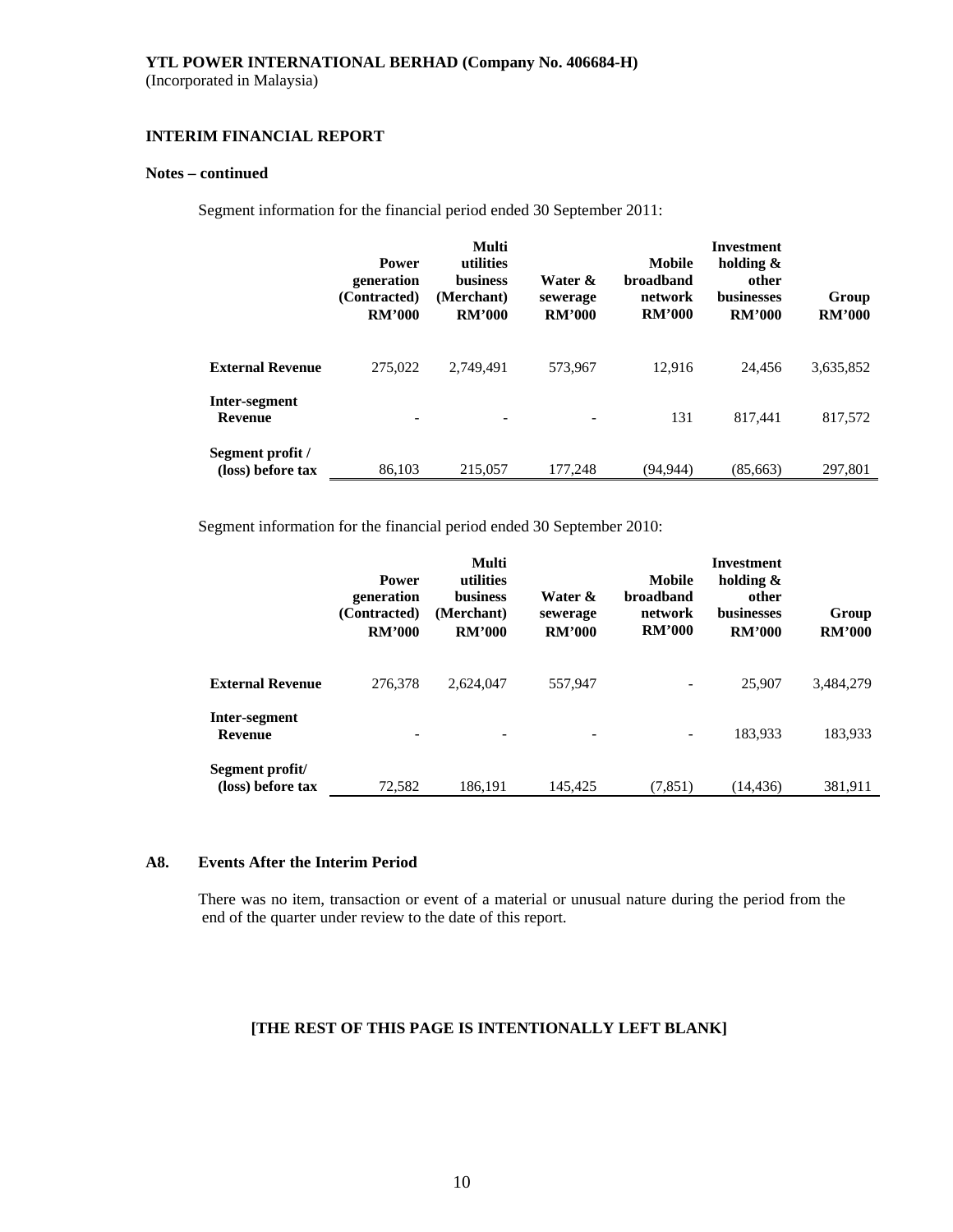## **INTERIM FINANCIAL REPORT**

#### **Notes – continued**

#### **A9. Changes in the Composition of the Group**

 There were no changes in the composition of the Group for the current financial period, including business combinations, obtaining or losing control of subsidiaries and long-term investments, restructurings and discontinuing operations except for the followings

 On 7 July 2011, the Company together with YTL Jawa Power Holdings Limited, a whollyowned subsidiary of the Company, entered into a share purchase agreement ("SPA") with Marubeni Corporation ("Marubeni") and Aster Power Holding B.V., a wholly-owned subsidiary of Marubeni, relating to the sale and purchase of 7,714 ordinary shares of EUR1.00 and certain Company Interests (as defined in the SPA) in YTL Jawa Power Holdings BV ("YTLJPH") representing 15/35 or 42.86% equity interests in YTLJPH.

 The sale was completed on 15 August 2011. Arising from the disposal, the effective control interest in P.T. Jawa Power was reduced from 35% to 20%.

#### **A10. Changes in Contingent Liabilities**

There were no material changes in the contingent liabilities of the Group since the last financial year ended 30 June 2011.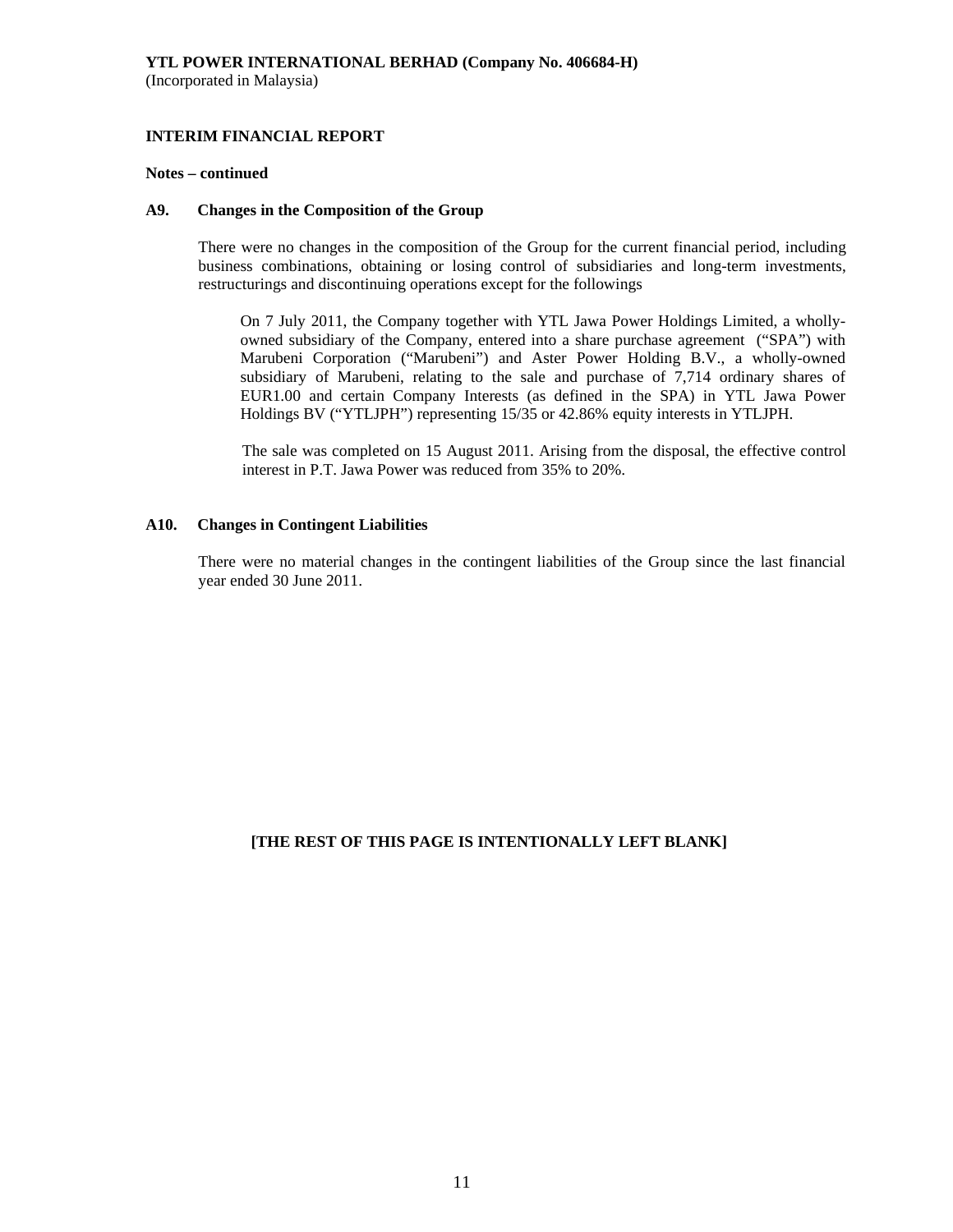## **PART B – EXPLANATORY NOTES PURSUANT TO APPENDIX 9B OF THE LISTING REQUIREMENTS OF BURSA MALAYSIA SECURITIES BERHAD**

#### **B1. Review of the Results**

 Group revenue was RM3,635.9 million for the current financial quarter ended 30 September 2011 as compared to RM3,484.3 million recorded in the preceding year corresponding quarter ended 30 September 2010. The Group profit before taxation for the current financial quarter ended 30 September 2011 was RM297.8 million, a decrease of RM84.1 million or 22.0% as compared to the preceding year corresponding quarter ended 30 September 2010. The decrease was principally due to a loss of RM94.9 million recorded by Mobile Broadband Network segment in current financial quarter whereas in preceding year corresponding quarter, this business segment has had yet to commence operation.

#### **B2. Comparison with Preceding Quarter**

|                                     | <b>Current</b>              | <b>Preceding</b>            |
|-------------------------------------|-----------------------------|-----------------------------|
|                                     | <b>Ouarter</b>              | <b>Ouarter</b>              |
|                                     | 30.09.2011<br><b>RM'000</b> | 30.06.2011<br><b>RM'000</b> |
|                                     |                             |                             |
| Revenue                             | 3,635,852                   | 4,265,066                   |
| Consolidated profit before taxation | 297,801                     | 418,081                     |
| Consolidated profit after taxation  | 210,155                     | 423,602                     |

The decrease in Group profit before tax as compared to the preceding quarter was principally due to:

- i) a one-off accounting non-cash credit adjustment of RM64.0 million in the preceding quarter relating to full year effects on application of IC 12 Service Concession Arrangements from a foreign associated company,
- ii) a lower volume of electricity sales recorded by the Multi Utilities Business (Merchant) segment; and
- iii) unrealised foreign exchange losses, fair value loss on quoted investment and higher finance cost.

## **B3. Prospects**

The Group is expected to perform satisfactorily for the financial year ending 30 June 2012.

#### **B4. Profit Forecast**

The Group did not issue any profit forecast during the financial period.

## **B5. Audit Report of the preceding financial year ended 30 June 2011**

 The Auditors' Report on the financial statements of the financial year ended 30 June 2011 did not contain any qualification.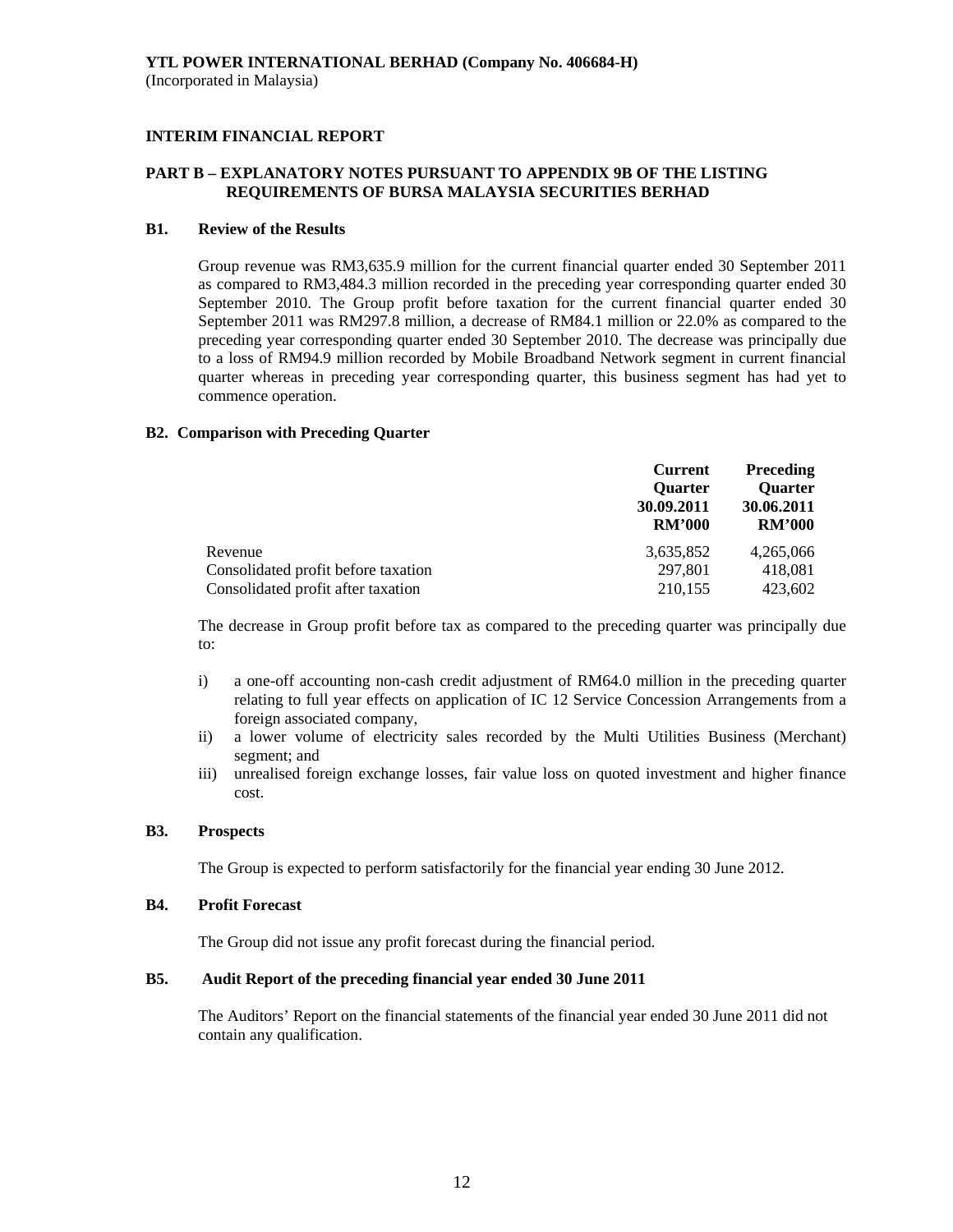## **INTERIM FINANCIAL REPORT**

#### **Notes – continued**

#### **B6. Taxation**

|                              | <b>Current</b><br>Year<br>Quarter<br>30.09.2011<br><b>RM'000</b> | <b>Current</b><br>Year<br><b>To Date</b><br>30.09.2011<br><b>RM'000</b> |
|------------------------------|------------------------------------------------------------------|-------------------------------------------------------------------------|
| In respect of current period |                                                                  |                                                                         |
| - Income Tax                 | 116,354                                                          | 116,354                                                                 |
| - Deferred Tax               | (28,708)                                                         | (28, 708)                                                               |
|                              | ---------                                                        | ----------                                                              |
|                              | 87,646                                                           | 87,646                                                                  |
|                              |                                                                  |                                                                         |

The effective tax rate of the Group for the current financial quarter and financial year to date is higher than the statutory income tax rate mainly due to income subjected to different tax jurisdictions and expenses not deductible for tax purposes, partially offset by income not subjected to tax.

#### **B7. Sale of Unquoted Investments and/or Properties**

There was no sale of unquoted investments and/or properties during the current financial quarter and financial year to date.

## **B8. Quoted Investments**

- a) There was no disposal of quoted investment during the current financial quarter and financial year to date.
- b) There was no purchase of quoted investments during the current financial quarter and financial year to date.
- c) The cost, carrying value and the market /fair value of the quoted investments of the Group as at the end of the current financial quarter are:

 **RM'000** 

| Cost              | 103,527 |
|-------------------|---------|
| Carrying value    | 169,356 |
| Market/Fair value | 169.356 |
|                   |         |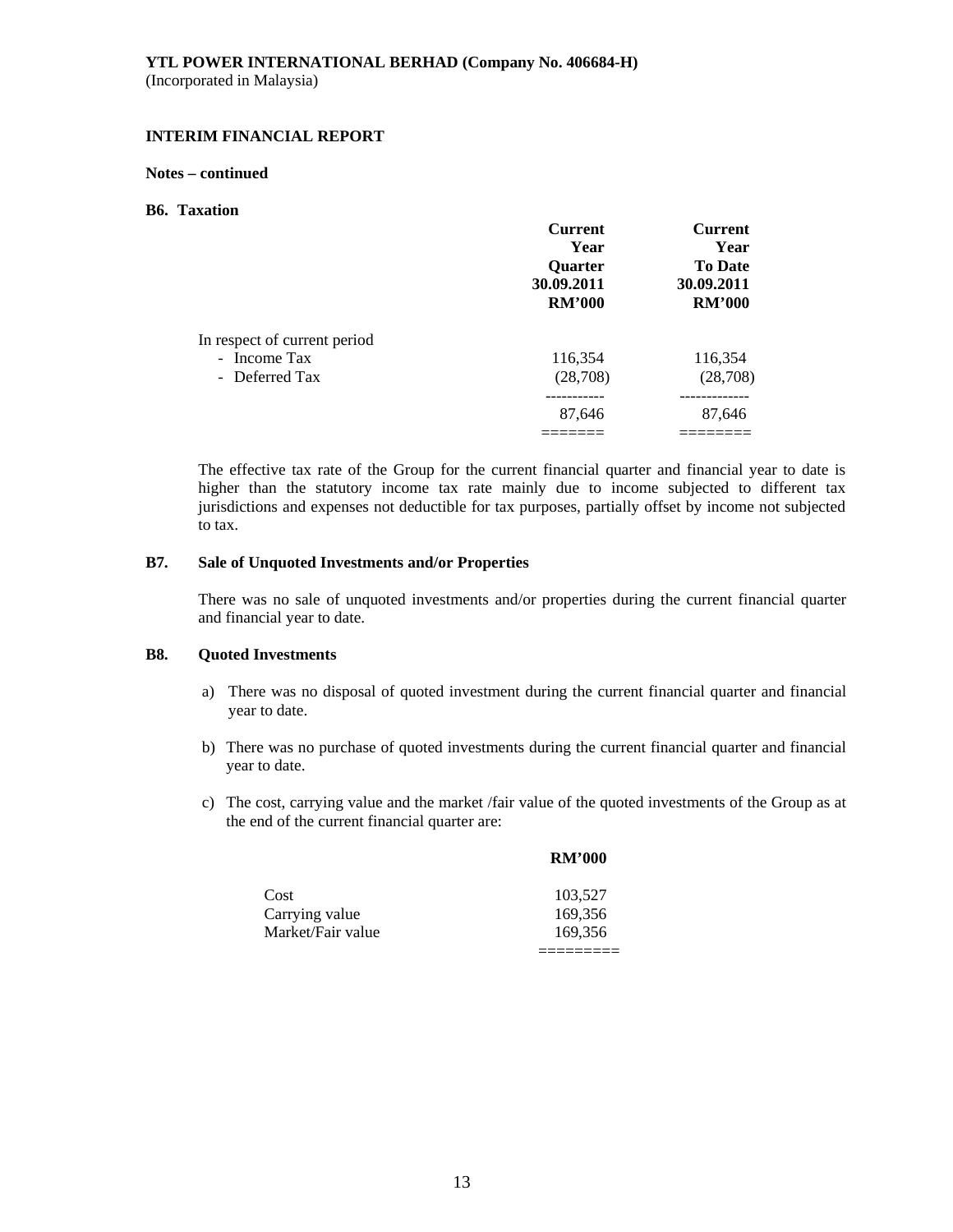#### **Notes – continued**

#### **B9. Corporate Proposals**

There are no corporate proposals announced by the Company which are not completed as at the date of this report.

#### **B10. Group Borrowings and Debt Securities**

The Group's borrowings from financial institutions as at 30 September 2011 are as follows:

|           | <b>Short term</b> |                           | Long term                |                          |                            |
|-----------|-------------------|---------------------------|--------------------------|--------------------------|----------------------------|
|           | <b>Bonds</b>      | <b>Borrowings</b>         | <b>Bonds</b>             | <b>Borrowings</b>        | <b>Total</b>               |
|           | <b>RM'000</b>     | <b>RM'000</b>             | <b>RM'000</b>            | <b>RM'000</b>            | <b>RM'000</b>              |
| Secured   |                   | 3,559,604                 |                          | 5.904                    | 3,565,508                  |
| Unsecured | ------------      | 2,804,522<br>------------ | 5,836,814<br>----------- | 9.273.446<br>----------- | 17,914,782<br>------------ |
| Total     |                   | 6,364,126                 | 5,836,814                | 9,279,350                | 21,480,290                 |

The borrowings which are denominated in foreign currency are as follows:

| 397,774   |
|-----------|
| 1,620,503 |
| 2.674.918 |
|           |

All borrowings of subsidiaries are on a non-recourse basis to the Company save and except for the following which is guaranteed by the Company:

a) SGD 100 million revolving credit due on 27 January 2012.

b) USD 200 million term loan due on 17 December 2012.

c) USD 200 million term loan due on 30 June 2015.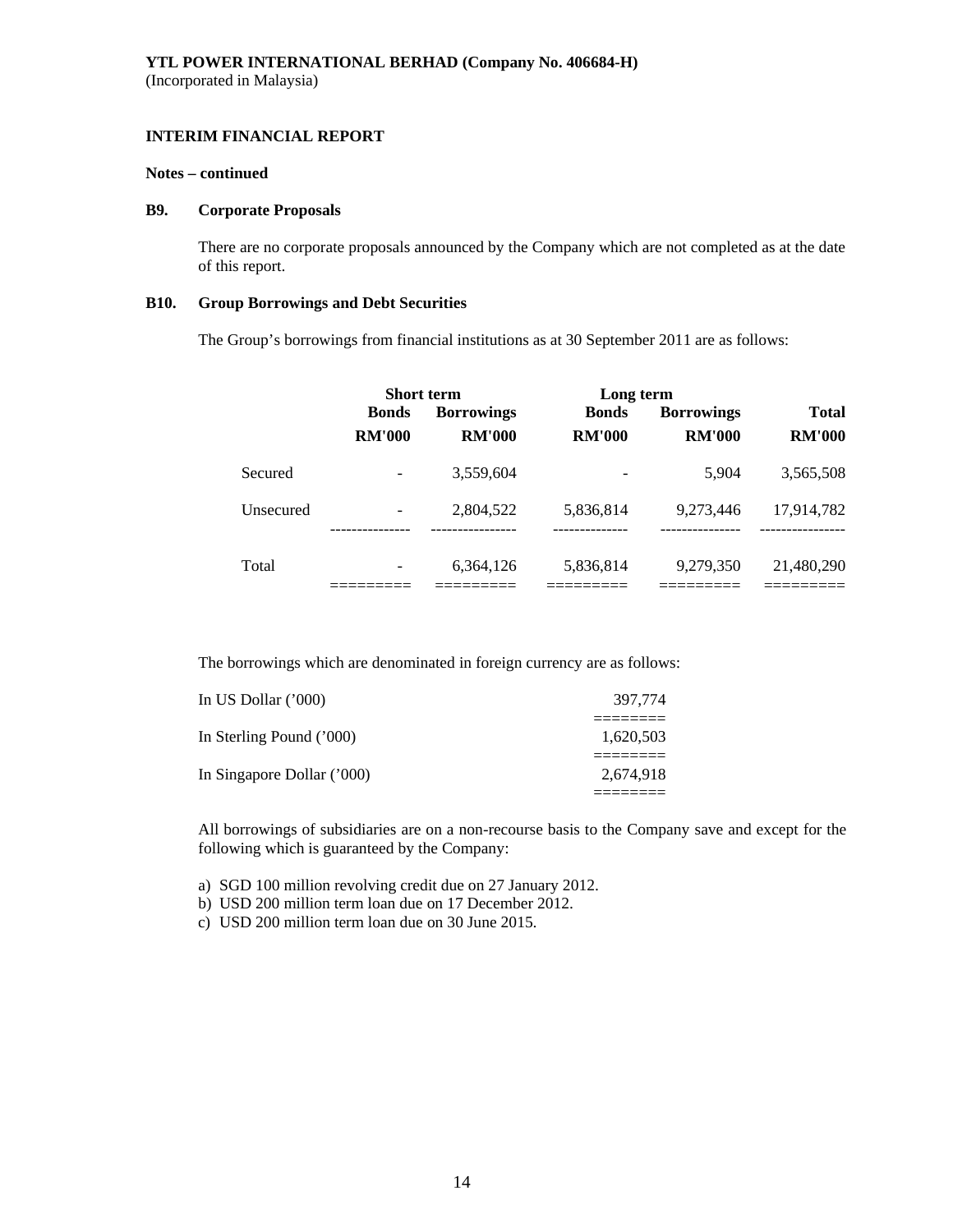#### **Notes – continued**

## **B11. Derivative Financial Instruments, Fair Value Changes of Financial Liabilities and Realised and Unrealised Profits or Losses**

(a) Derivative Financial Instruments

As at 30 September 2011, the Group's outstanding derivatives are as follows:

| <b>Type of Derivatives</b>                                            | <b>Contract/Notional Value</b><br><b>RM'000</b> | <b>Fair Value</b><br><b>RM'000</b> |
|-----------------------------------------------------------------------|-------------------------------------------------|------------------------------------|
| Fuel oil swaps<br>- Less than 1 year<br>- 1 year to 3 years           | 2,328,154<br>72,802                             | 2,318,468<br>73,793                |
| <b>Currency forwards</b><br>- Less than 1 year<br>- 1 year to 3 years | 1,821,448<br>127,959                            | 1,810,694<br>127,248               |
| <b>Interest rate swaps</b><br>- 1 year to 3 years                     | 575,086                                         | 546,089                            |

The Group entered into fuel oil swaps to hedge highly probable forecast physical fuel oil and natural gas purchases that are expected to occur at various dates in the future. The fuel oil swaps have maturity dates that match the expected occurrence of these transactions.

The Group entered into currency forwards to hedge highly probable forecast transactions denominated in foreign currency expected to occur in the future. The currency forwards have maturity dates that match the expected occurrence of these transactions.

Interest rate swaps are entered to hedge floating rate interest payments on bank borrowings which were obtained to finance the construction of property, plant and equipment.

All derivative financial instruments are executed with creditworthy counter parties with a view to limit the credit risk exposure of the Group.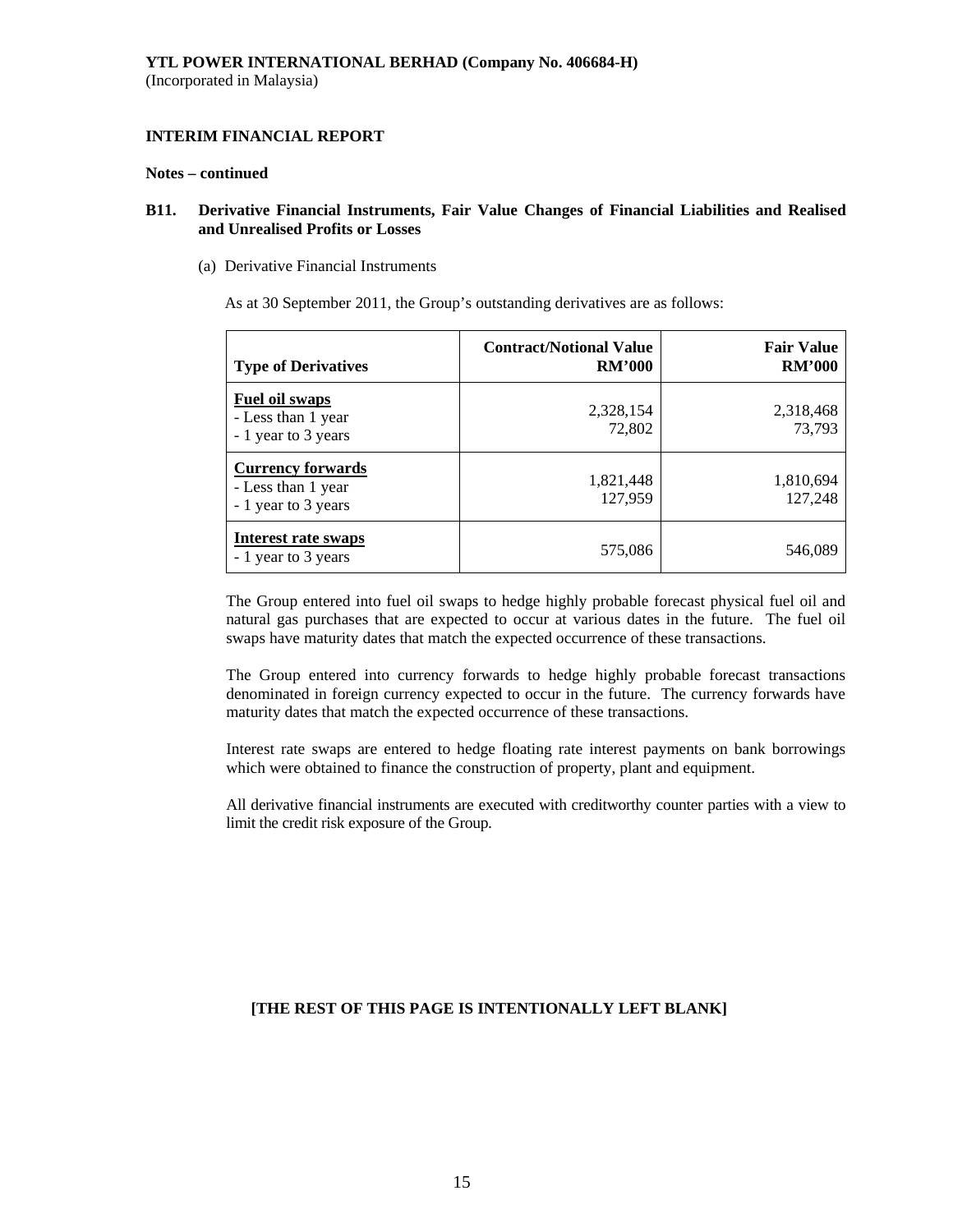## **YTL POWER INTERNATIONAL BERHAD (Company No. 406684-H)**

(Incorporated in Malaysia)

#### **INTERIM FINANCIAL REPORT**

#### **Notes – continued**

(b) Fair Value Changes of Financial Liabilities

The gains arising from fair value changes of financial liabilities for the current financial period ended 30 September 2011 are as follows:

|                                                      |                                                                                                      |                                                                                                                                                          | Fair value gain        |                        |
|------------------------------------------------------|------------------------------------------------------------------------------------------------------|----------------------------------------------------------------------------------------------------------------------------------------------------------|------------------------|------------------------|
| Type of                                              | <b>Basis of</b>                                                                                      |                                                                                                                                                          | <b>Current</b>         | <b>Current</b>         |
| financial                                            | fair value                                                                                           | <b>Reason for the</b>                                                                                                                                    | year                   | year                   |
| <b>liabilities</b>                                   | measurement                                                                                          | gain                                                                                                                                                     | quarter<br>3 months to | to date<br>3 months to |
|                                                      |                                                                                                      |                                                                                                                                                          | 30.09.2011             | 30.09.2011             |
|                                                      |                                                                                                      |                                                                                                                                                          | <b>RM'000</b>          | <b>RM'000</b>          |
| Forward foreign<br>currency<br>exchange<br>contracts | Foreign exchange<br>differential<br>between the<br>contracted rate<br>and the market<br>forward rate | Foreign exchange<br>rates differential<br>between the<br>contracted rate and<br>the market forward<br>rate which have<br>moved in favour of<br>the Group | 3,065                  | 3,065                  |
| Fuel oil swap                                        | Fuel oil price<br>differential<br>between the<br>contracted price<br>and the market<br>forward price | Fuel oil price<br>differential<br>between the<br>contracted price<br>and the market<br>forward price<br>which have moved<br>in favour of the<br>Group    | 13,575                 | 13,575                 |
| Total                                                |                                                                                                      |                                                                                                                                                          | 16,640                 | 16,640                 |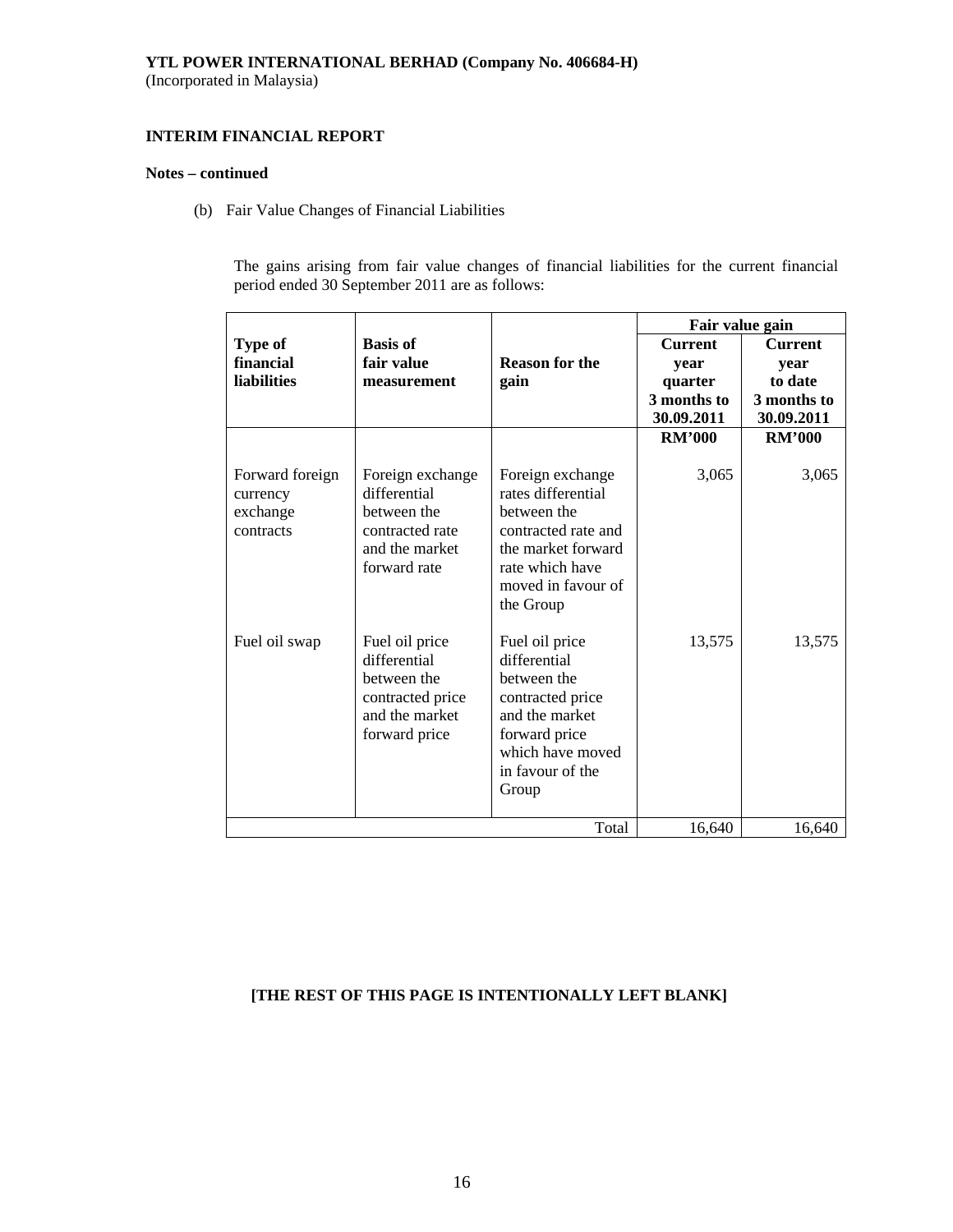#### **INTERIM FINANCIAL REPORT**

## **Notes – continued**

(c) Realised and Unrealised Profits or Losses

|                                                                               | As at<br>30.09.2011<br><b>RM'000</b> | <b>Audited</b><br>As at<br>30.06.2011<br><b>RM'000</b> |
|-------------------------------------------------------------------------------|--------------------------------------|--------------------------------------------------------|
| Retained earnings/(Accumulated losses)<br>of the Company and its subsidiaries |                                      |                                                        |
| - Realised                                                                    | 6,580,244                            | 5,767,287                                              |
| - Unrealised                                                                  | (1,607,457)                          | (1,355,558)                                            |
|                                                                               | -------------<br>4,972,787           | ------------<br>4,411,729                              |
| Retained earnings/(Accumulated losses)<br>from associated companies           |                                      |                                                        |
| - Realised                                                                    | 380,361                              | 639,430                                                |
| - Unrealised                                                                  | (40, 803)                            | (67, 029)                                              |
|                                                                               | 339,558                              | ------------<br>572,401                                |
|                                                                               |                                      |                                                        |
| Consolidated adjustments                                                      | 158,250                              | 116,845                                                |
|                                                                               |                                      |                                                        |
| Total Group retained earnings as per                                          |                                      |                                                        |
| consolidated accounts                                                         | 5,470,595                            | 5,100,975                                              |
|                                                                               | =======                              |                                                        |

## **B12. Pending Material Litigation**

There was no material litigation pending as at the date of this report.

#### **B13. Dividend**

The Board of Directors is pleased to declare an interim tax exempt dividend of 3.75% or 1.875 sen per ordinary share of 50 sen each for the financial year ending 30 June 2012.

 The Book Closure and Payment dates in respect of the aforesaid dividend are 28 December 2011 and 13 January 2012, respectively.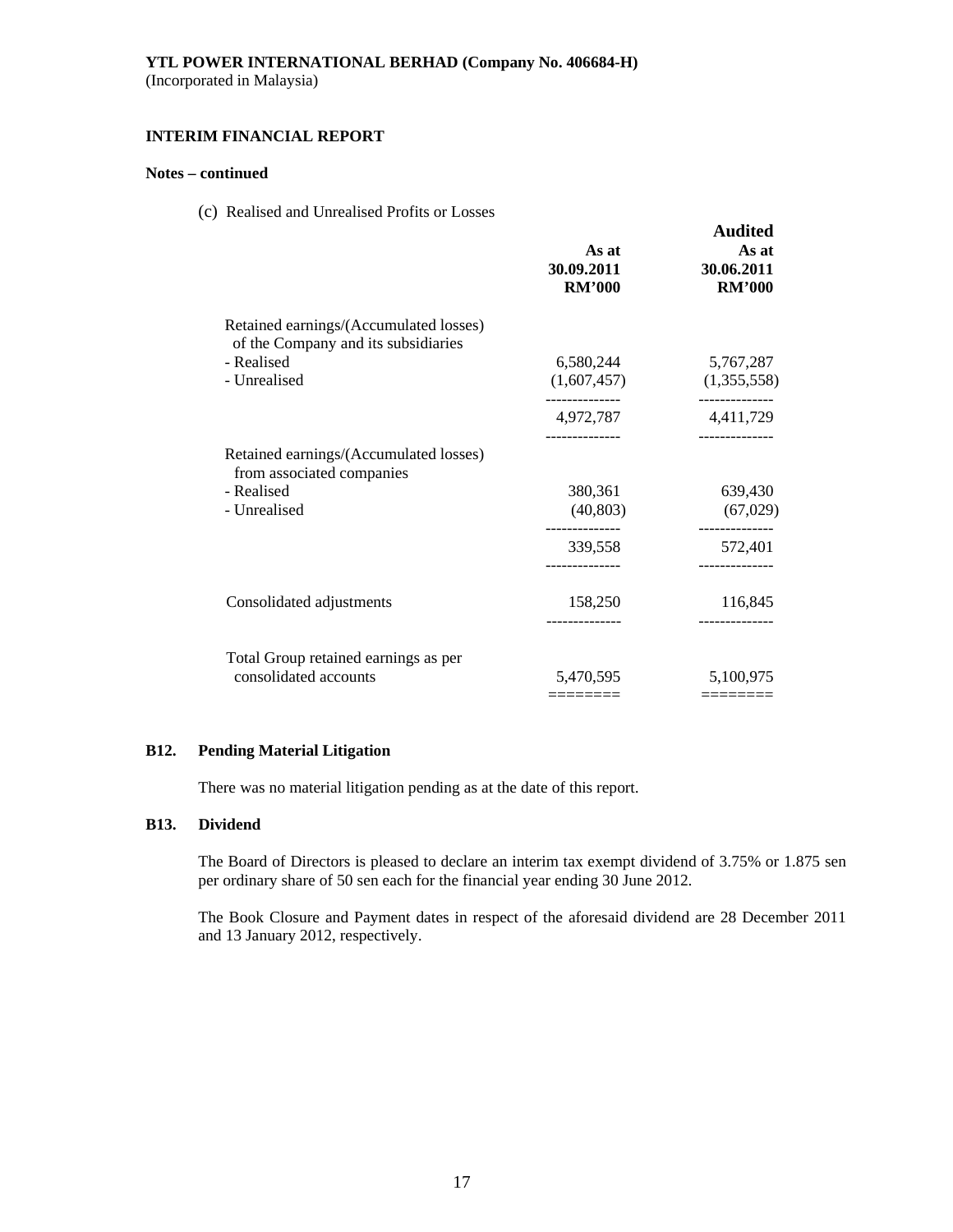## **Notes – continued**

## **B14. Earnings Per Share**

## **i) Basic Earnings Per Share**

The basic earnings per share of the Group has been computed by dividing the profit attributable to Owners of the Parent for the current financial quarter by the weighted average number of ordinary shares in issue during the financial quarter as set out below:

|                                                         | <b>Current</b><br>Year<br>Quarter<br>30.09.2011 | Preceding<br>Year<br>Corresponding<br><b>Ouarter</b><br>30.09.2010 |
|---------------------------------------------------------|-------------------------------------------------|--------------------------------------------------------------------|
| Profit attributable to Owners of the Parent<br>(RM'000) | 246,199                                         | 272,908                                                            |
|                                                         |                                                 |                                                                    |
| Weighted average number of                              |                                                 |                                                                    |
| ordinary shares ('000)                                  | 7,224,403                                       | 7,191,931                                                          |
|                                                         |                                                 |                                                                    |
| Basic earnings per share (Sen)                          | 3.41                                            | 3.79                                                               |
|                                                         |                                                 |                                                                    |